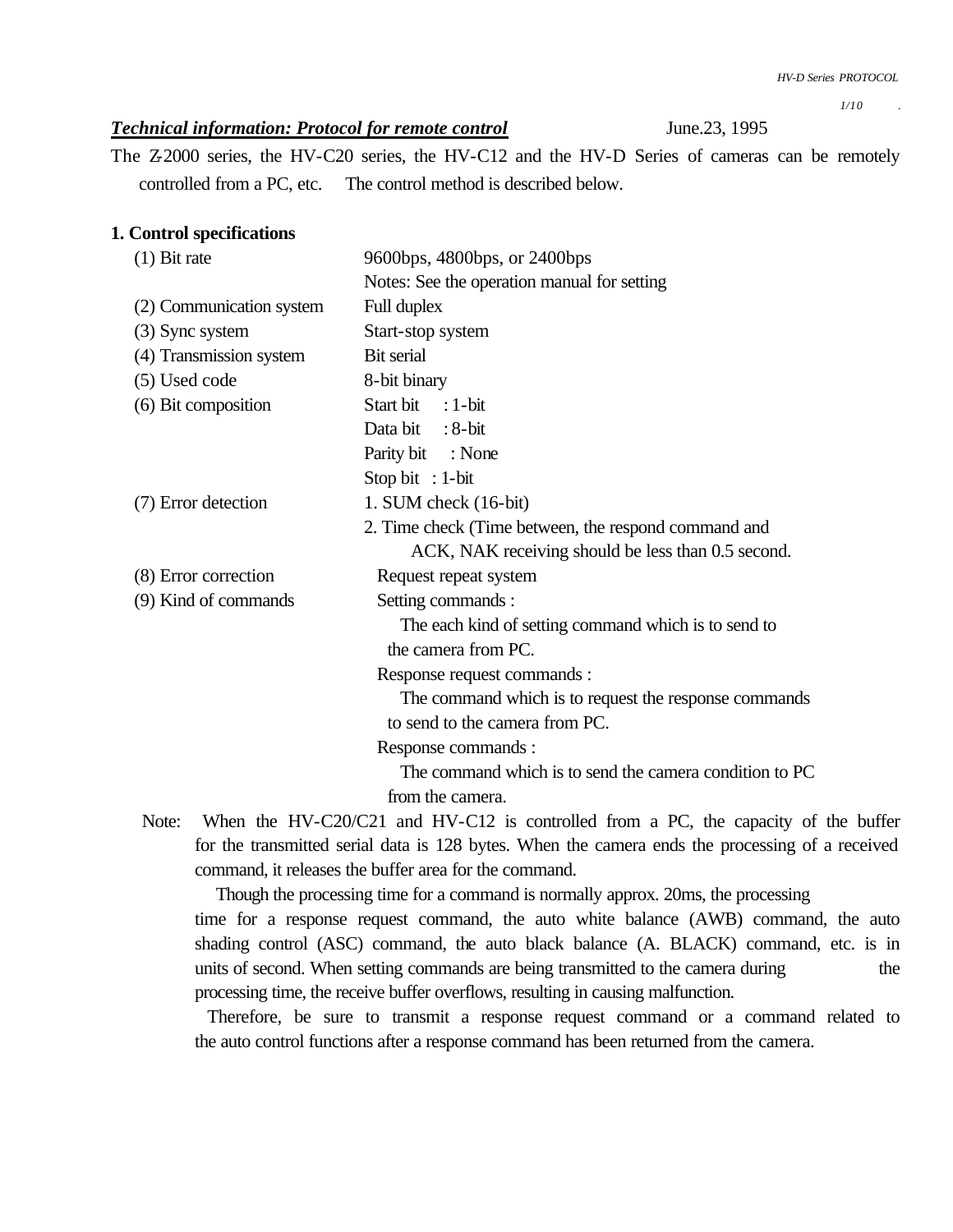# **2. Control sequence**

## 2.1 Basic system

 The setting command and the response command can be transmitted independently. The cameras cannot transmit the setting command during receiving response command or response request command.

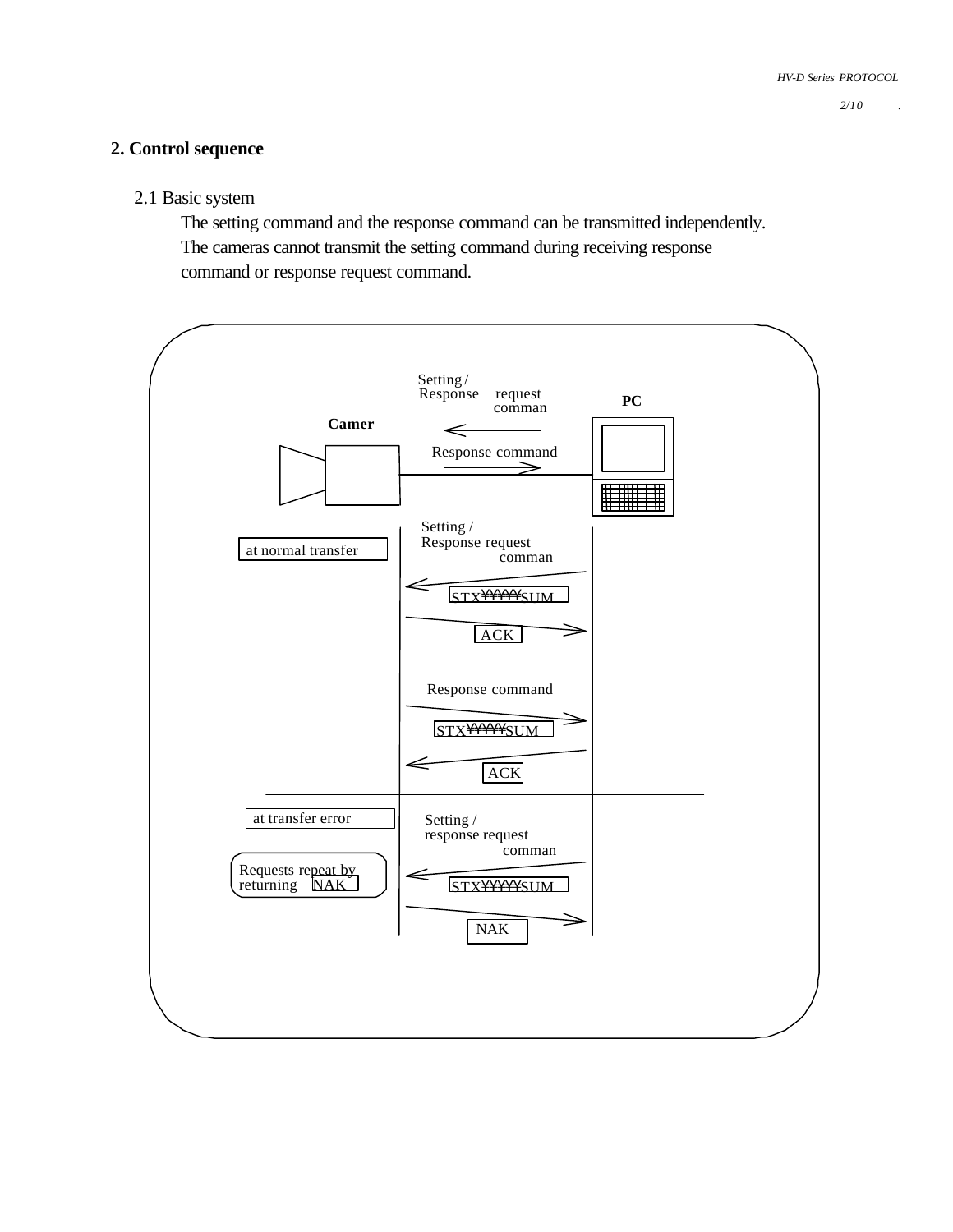## 2.2 System via the base station

Combination of the Z-2000 camera and the base station RU-Z2.

The setting command and the response command can be transmitted independently.

 The cameras cannot transmit the setting command during receiving response command or response request command.

Setting / Setting / Response request Response request **PC** command command **Base Camera station**  $\Rightarrow$ ⇒ **Hillich** Response Response command command Setting / Response request Error command Setting / STX¥¥¥¥¥¥YSUM Response request Requests repeat **command** by returning NAK ACK STX¥¥¥¥¥¥SUM NAK Response command STXYYYYYYYSUM ⇒ Response command **ACK STX¥¥¥¥¥¥SUM** ACK Setting / Response request command STX¥¥¥¥¥¥SUM **ACK**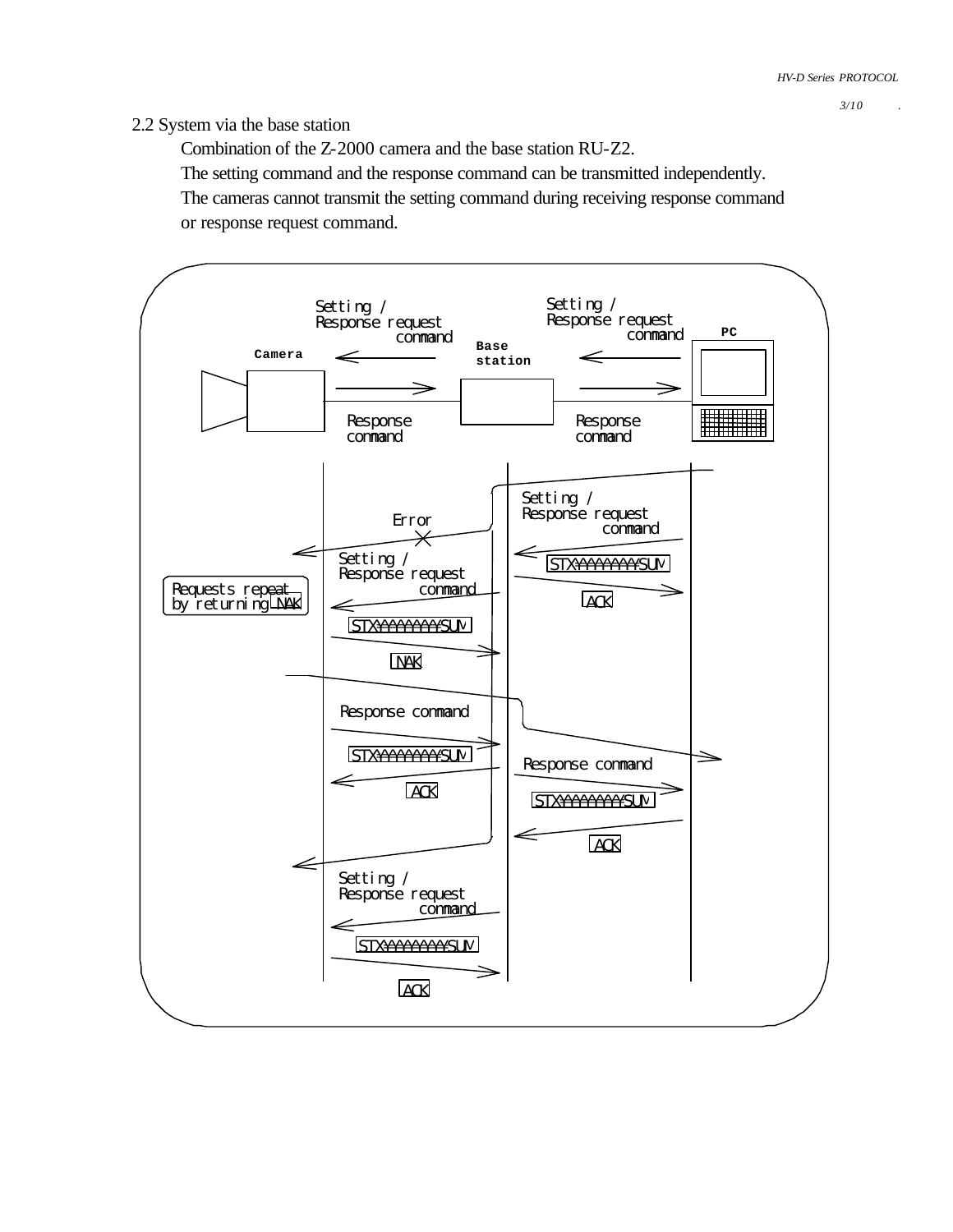## 2.3 Multiple camera control system

The plural cameras (base stations) are controlled by a single PC.

Extended type message with heading is employed. Camera ID's should be previously set.

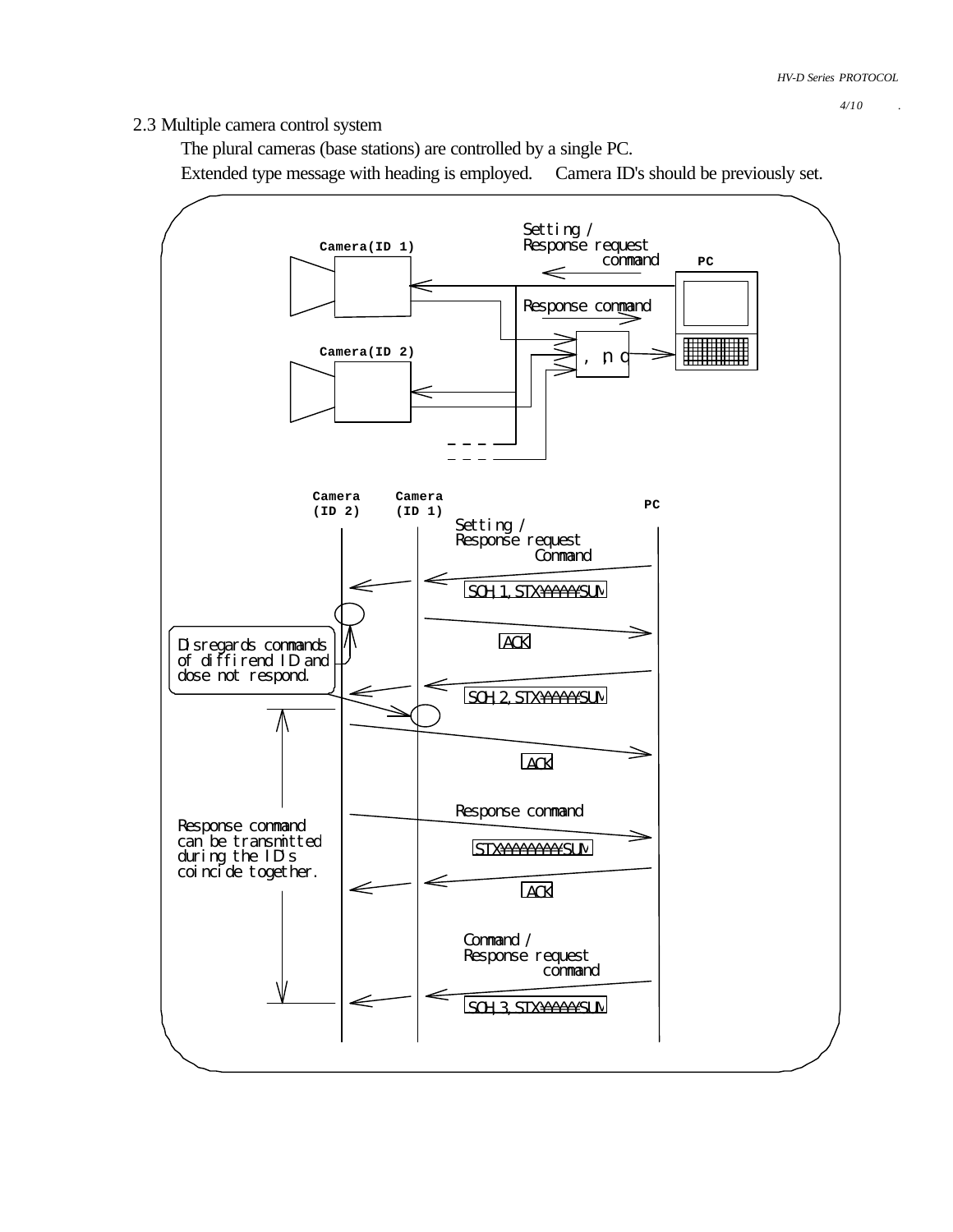2.4 RC-Z2 system

Camera condition Data are send from Camera head to RC-Z2 at first power Up or RC-Z2 Control selector is turn from OFF to ON position for RC-Z2 Panel LED display initiall.

The RC-Z2 control setting command and the response command are transmitted when Panel control change. Initial Setting

1:Control Response request command are send from RC-Z2

2:When RC-Z2 connect through RU-Z2, CTL AVAIL On Command will return from RU-Z2 (Not form Camera).

3:After receive ACK(06), Ask camera type from RC-Z2 (13,00), Camera return ACK (06) then send Camera type (12,00,01).ACK (06) from RC-Z2

4:RC-Z2 Request File load(60,01,02), ACK(06) return from Camera

5:RC-Z2 Ask Filter position Data(23,00), ACK(06) then Camera return filter position Data (22,00,00). ACK (06)

6:RC-Z2 request Gain Setting Data (23,01). ACK(06) then Camera return Gain setting Data (22,01,80). ACK (06)

7:If No ACK(06)are detect whit in 0.5 sec, Re-send previous command again , this cycle may repute three time.

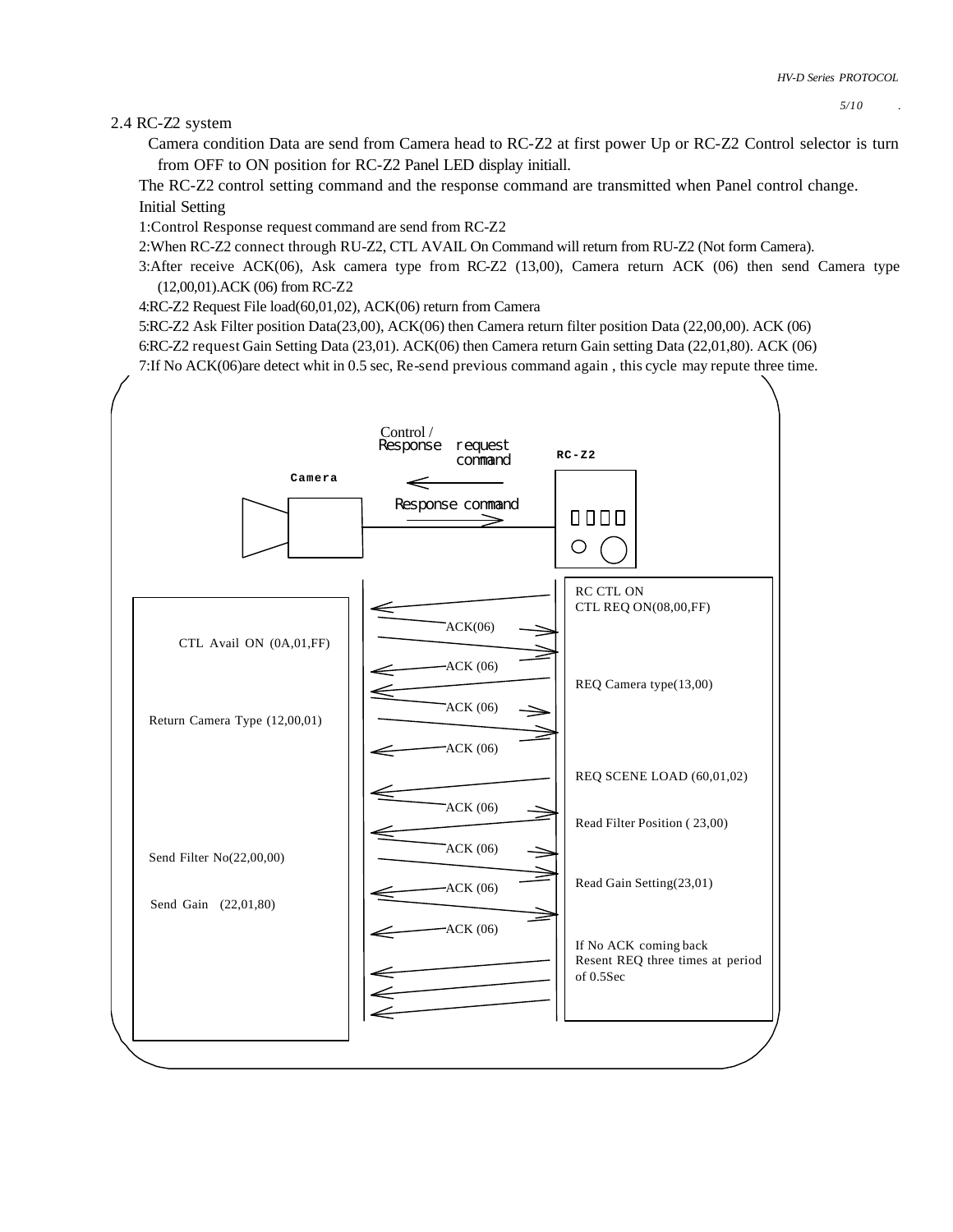#### **3. Character (1 byte) bit composition**



## **4. Message composition**

4.1 Standard type

Transmits one command per a message.

The response command is certainly standard type.



4.2 Extended type with heading

 Adds the heading to the standard message when the plural cameras are controlled. Only the cameras respond whose 3-byte ID's of the head coincide together. It can operate by the setting command or the response request command.

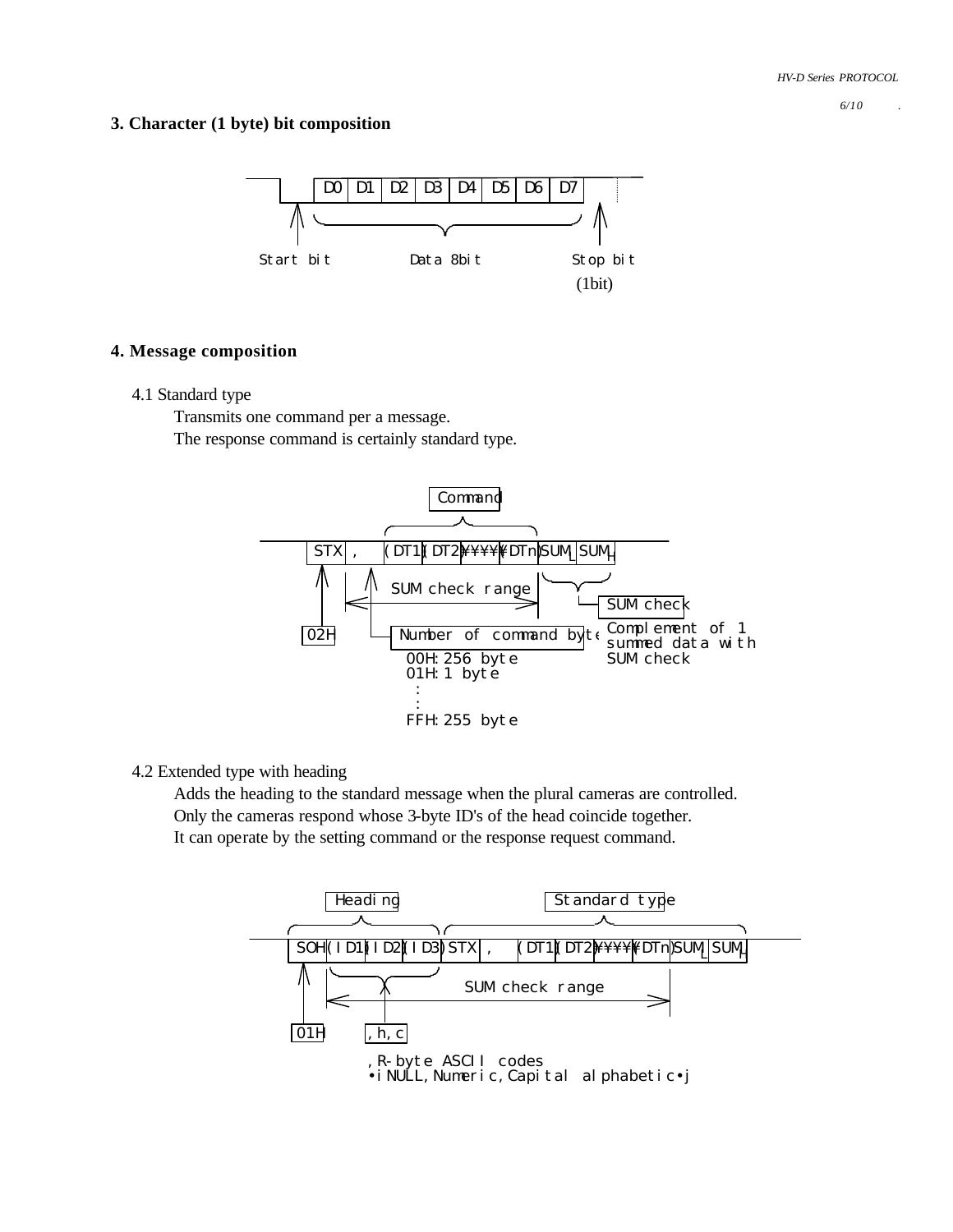4.3 Normal response

Returns ACK when the received message has no transfer errors.



4.4 Abnormal response

 Returns NAK when the received message has transfer errors. Repeat the message when received NAK.



4.5 Example of standard type message

|                                 | (Case of the HV-C20 color camera "BAR/CAM:BAR" command)   |
|---------------------------------|-----------------------------------------------------------|
| <b>STX</b>                      | :02H                                                      |
| n                               | : 04H (4 byte commands)                                   |
| DT <sub>1</sub> DT <sub>4</sub> | : 20H 08H 01H FEH                                         |
| <b>SUM</b>                      | : $04H + 20H + 08H + 01H + FEH = 01H$ 2BH                 |
|                                 | Complement of 1 summed data: FEH D4H(SUMH:FEH, SUM : D4H) |

 Therefore, the message composition of "BAR/CAM:BAR" is shown below. **02H 04H 20H 08H 01H FEH D4H FEH**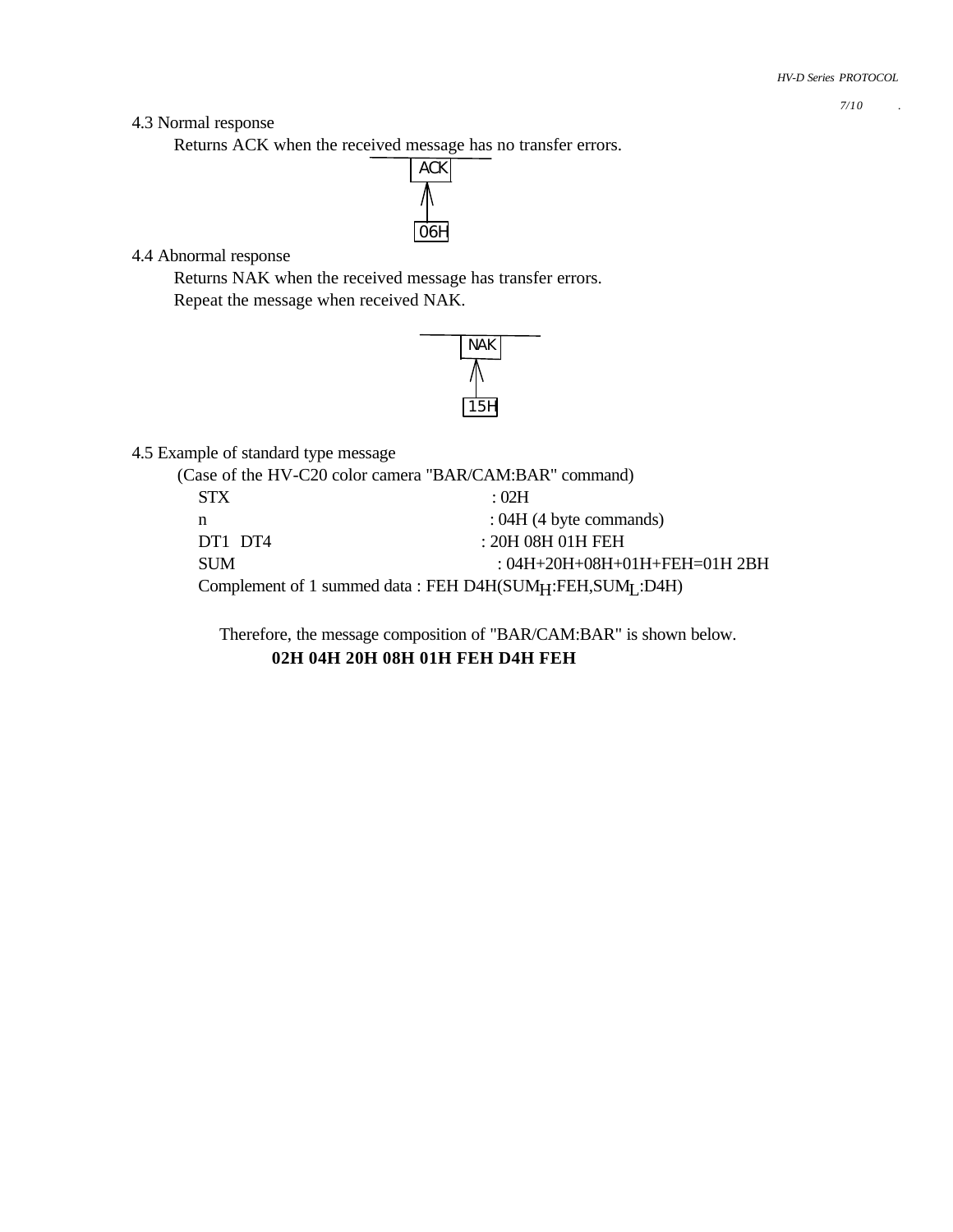#### **5. Configuration of command**

Note: For details, see the command list for each camera.

5.1 ON/OFF control commands

(Setting command of each function, response request commands, response commands)

(1) Setting commands



(2) Response request commands

Request the data specified by the mode of setting commands.



(3) Response commands

Response the data specified by the mode of setting commands.

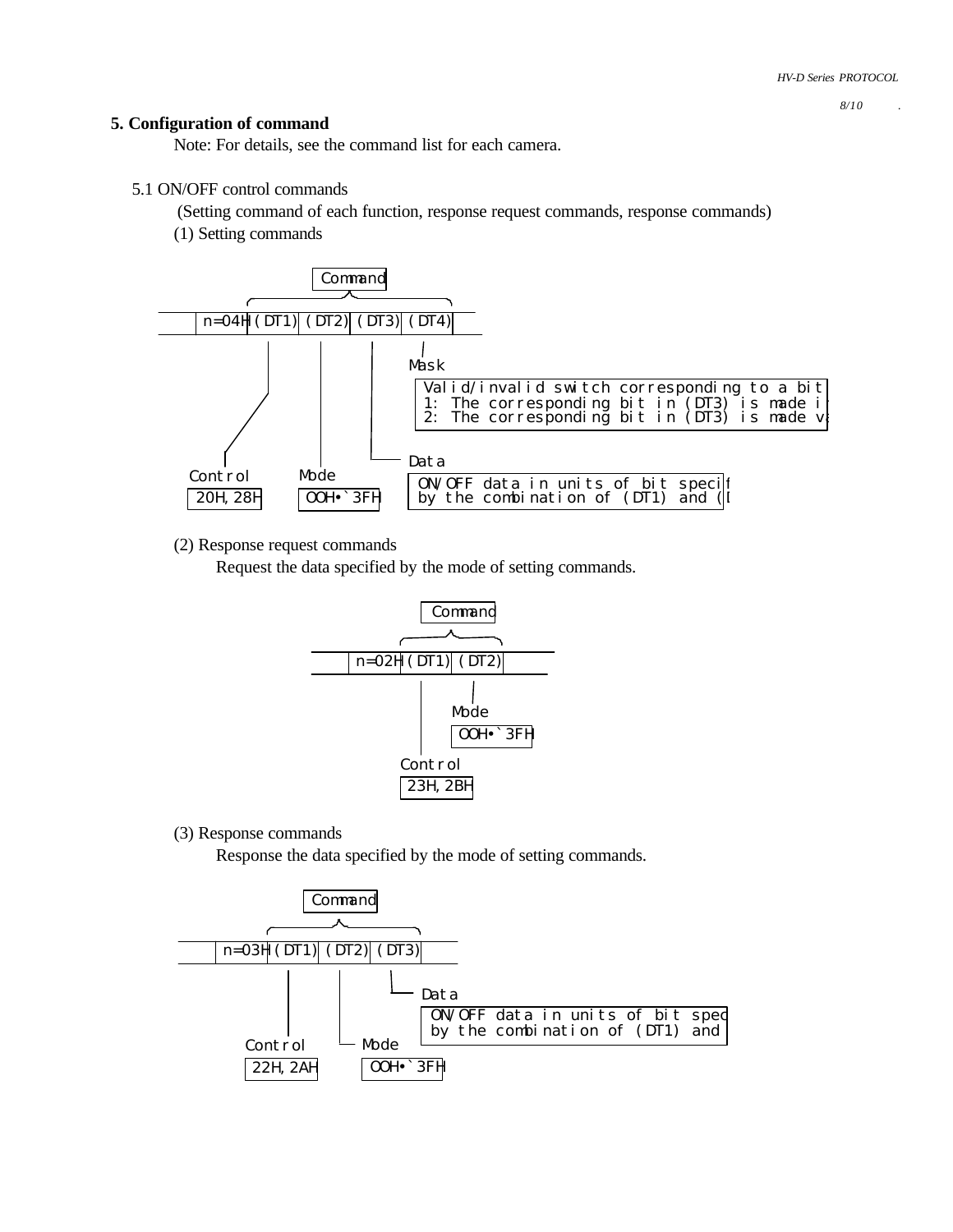#### 5.2 Analog control commands

(Setting commands of each analog data, response request command, response commands)

(1) Setting commands



(2) Response request commands

Request the data specified in the mode of setting commands.



(3) Response commands

Response the data specified in the mode of setting commands.

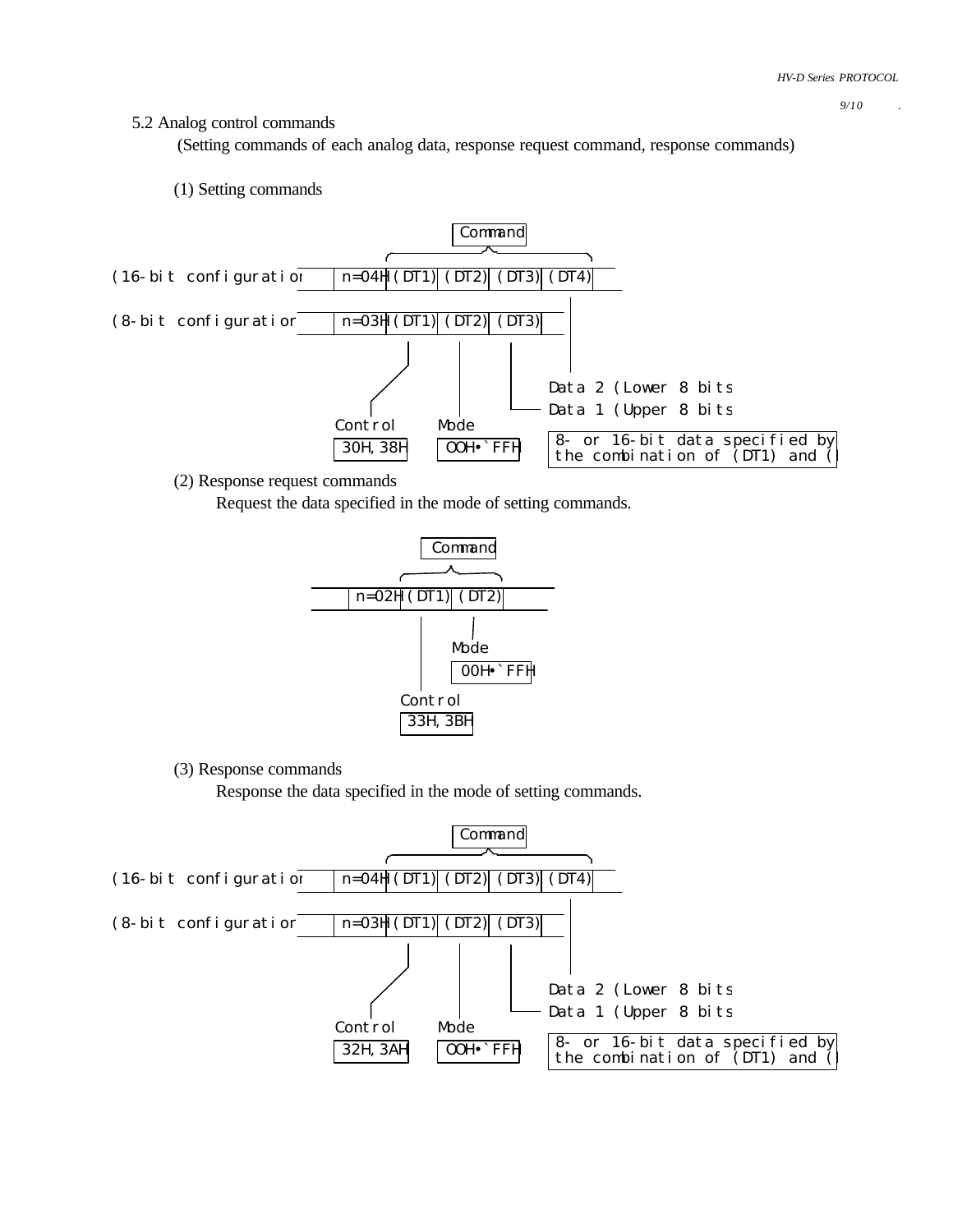5.3 Auto function control commands

(Setting (execution) commands of each auto function, response (result of execution) commands)

(1) Setting commands

Execute the auto functions including auto white balance and auto black balance.



(2) Response commands

 Return the result after executing the auto functions including auto white balance and auto black balance.



- 5.4 Character-string display control commands
	- (1) Setting commands



 Note: Response request commands and response commands are not included in the character string display control commands.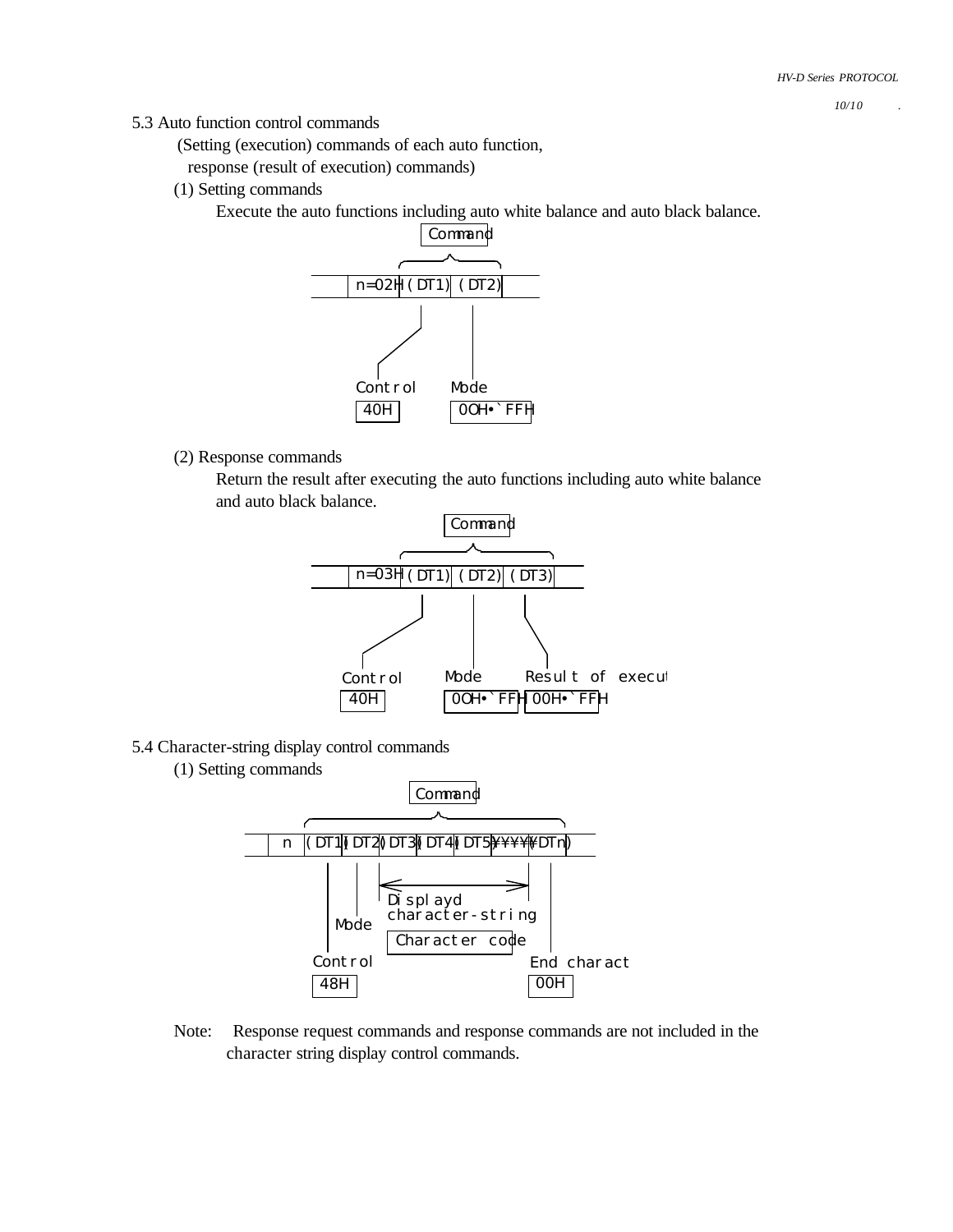#### 5.5 File control commands

(1) Setting commands

Load, save and clear the specified files in a batch.

The number of bytes and function of a command differ from camera to camera.

For details, see the command list for each camera.



- 5.6 Status read commands (Read the model designation, version, etc. of a camera.)
	- (1) Response request commands

Request the data specified by mode.



(2) Response commands

Response the data corresponding to mode.

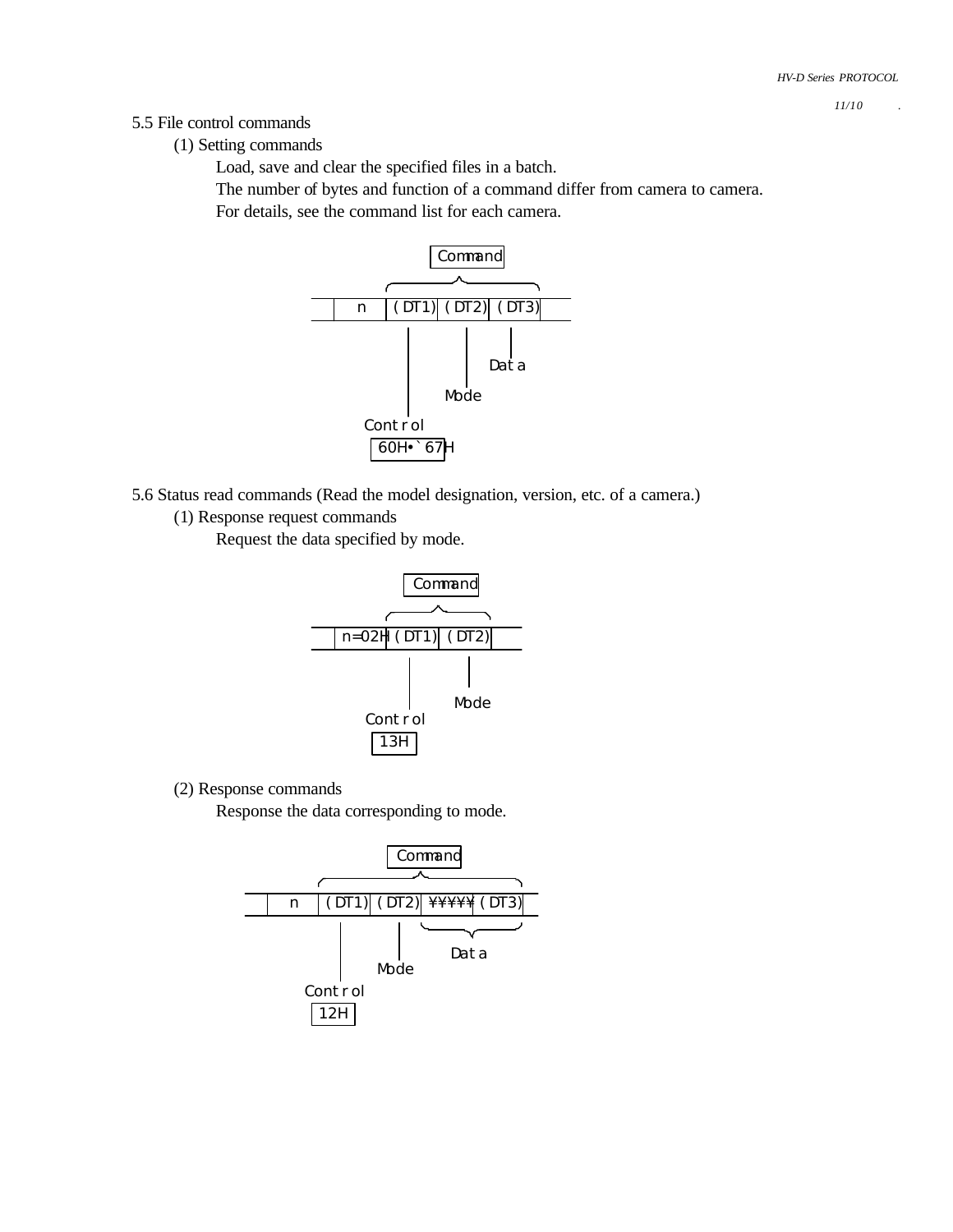#### *HV-D Series PROTOCOL*

*12/10 .*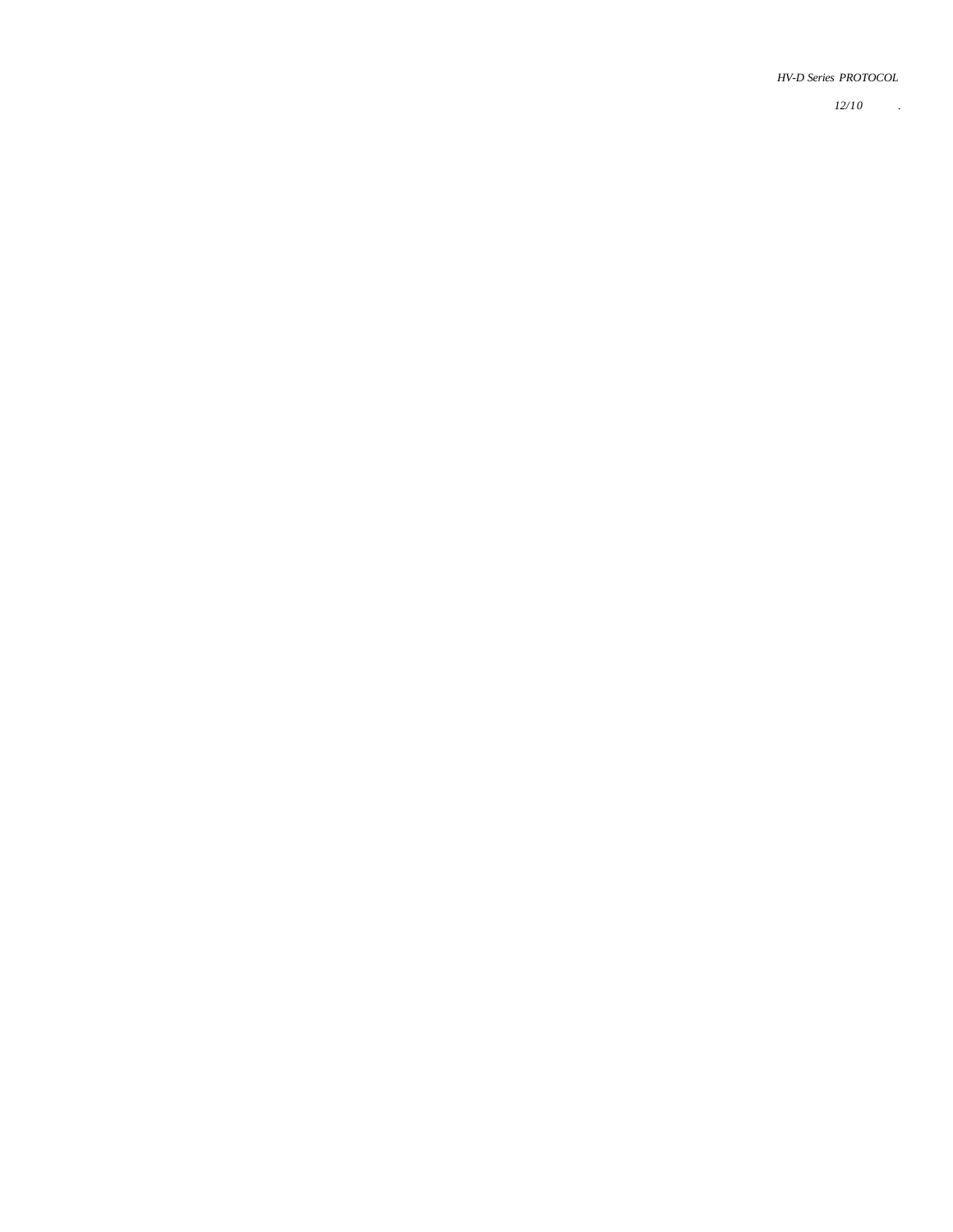# Technical information: Command List for HV-HD30 Remote Control

1.Oct.2007

The Hitachi HV-HD30 series color cameras are provided with the functions which can be controlled from a PC. This information is prepared to explain the commands corresponding respective control items. For remote control procedure, see Technical Information entitled Protocol for remote control.

## 1. ON/OFF control commands (Setting commands, response request commands, response commands)

 Note 1. Set character S listed in the (DT4) column to 0 to control a camera, and 1 not to control it.

2. Setting data can be backed up to the EEPROM by the command MEMORY BACK UP.

In the case of the last of the name of the column of (DT3) is described as ON or OFF, (DT3) becomes ON or OFF as the name in case of 1 and (DT3) becomes the opposite condition in case of 0. (Exsample)

 KNEE OFF : Bit 2 of (DT3) OFF : (20,02,04,FB) / ON : (20,02,00,FB)

| (DT1)      | (DT2)       |                | (DT3)                 |                | (DT4)                   |
|------------|-------------|----------------|-----------------------|----------------|-------------------------|
| <b>CTL</b> | <b>MODE</b> | <b>Bit</b>     | Item                  |                | <b>MASK</b>             |
|            |             | 0              | PRESET 3200K/5600K    |                | S                       |
| 20H        | 00H         | 1              |                       |                | $\mathbf{1}$            |
| 23H        |             | 2              |                       |                | $\mathbf{1}$            |
| 22H        |             | 3              |                       |                | 1                       |
|            |             | 4              |                       |                | $\mathbf 1$             |
|            |             | 5              |                       |                | $\overline{\mathbf{1}}$ |
|            |             | 6              |                       |                | 1                       |
|            |             | $\overline{7}$ | CAP ON                |                | S                       |
|            |             | 0              | <b>GAIN</b><br>$+3dB$ | 0              | $\mathbf S$             |
|            | 01H         | 1              | $+6dB$                | 1              | S                       |
|            |             | $\overline{c}$ | $+12dB$               | $\overline{c}$ | S                       |
|            |             | 3              | $(+24dB)$             | 3              | S                       |
|            |             | 4              | $+1dB$                | 4              | S                       |
|            |             | 5              | $+2dB$                | 5              | $S_{1}$                 |
|            |             | 6              |                       |                | 1                       |
|            |             | $\overline{7}$ |                       |                | 1                       |
|            |             | 0              |                       |                | 1                       |
|            | 02H         | 1              | <b>GAMMA OFF</b>      |                | S                       |
|            |             | $\overline{2}$ | <b>KNEE OFF</b>       |                | S                       |
|            |             | 3              | WHITE CLIP OFF        |                | S                       |
|            |             | 4              |                       |                | 1                       |
|            |             | 5              | <b>M.SHAD OFF</b>     |                | S                       |
|            |             | 6              | <b>MASKING ON</b>     |                | $\overline{\mathbf{S}}$ |
|            |             | $\overline{7}$ |                       |                | 1                       |

## PRESET 3200K/5600K

| <b>PRESET 3200K PRESET5600K (DT4)</b> |     |
|---------------------------------------|-----|
|                                       | FFH |

If WHITE BAL MODE:PRESET(20,04,00,F3), this item is enable.

#### CAP ON(Set only,not memory)

IRIS closes when it is "CAP ON".

## GAIN

if AGC MODE:PRESET(20,04,00,CF). Refer to 3 pages for the details of the GAIN command. (MAX:+12dB)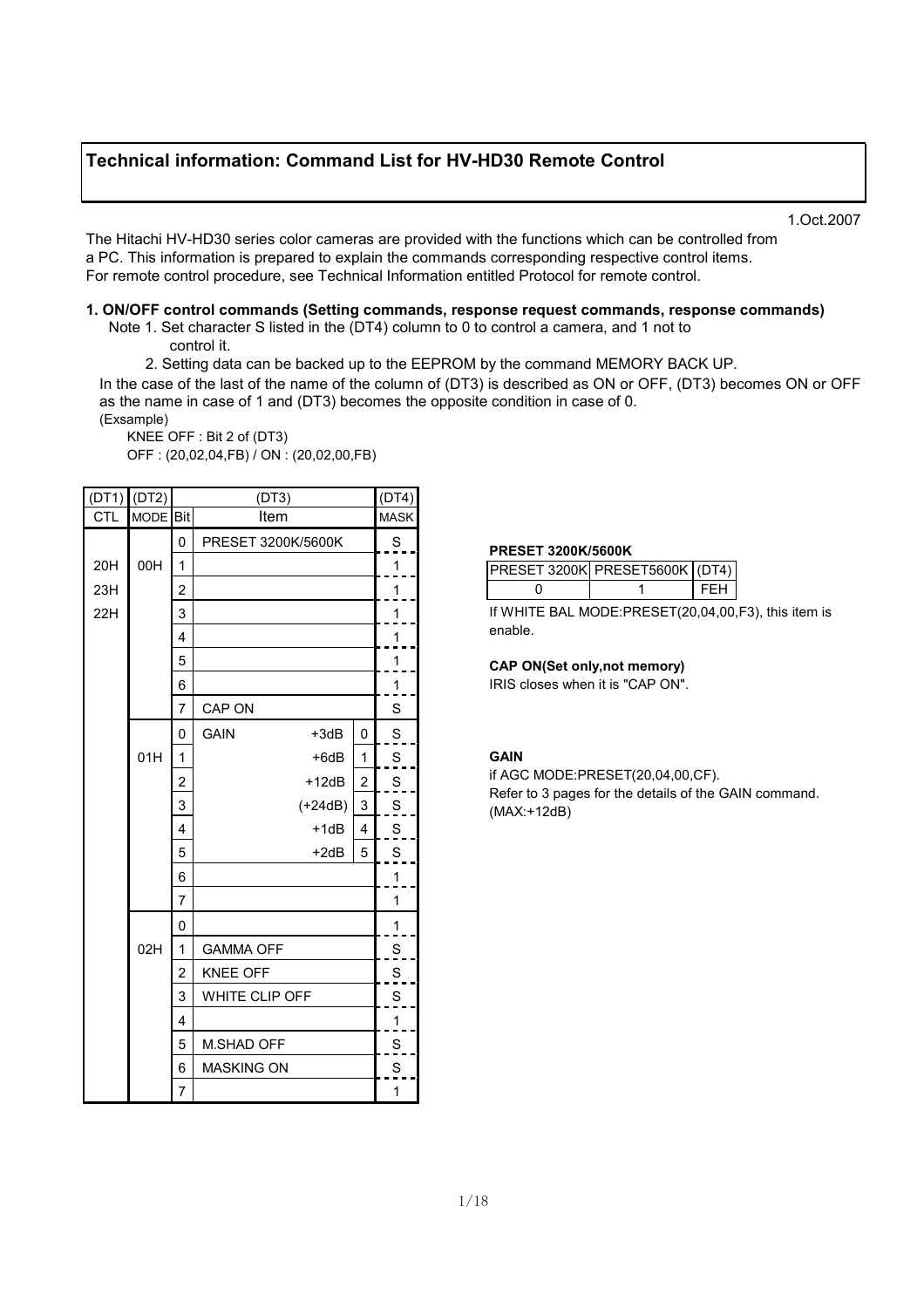| (DT1)      | (DT2)       |                | (DT3)                 |                | (DT4)                   |
|------------|-------------|----------------|-----------------------|----------------|-------------------------|
| <b>CTL</b> | <b>MODE</b> | Bit            | Item                  |                | <b>MASK</b>             |
|            |             | 0              | <b>IRIS MODE</b>      | 0              | S                       |
| 20H        | 04H         | 1              |                       | 1              | S                       |
| 23H        |             | 2              | <b>WHITE BAL MODE</b> | 0              | S                       |
| 22H        |             | 3              |                       | 1              | S                       |
|            |             | 4              | <b>AGC MODE</b>       | 0              | S                       |
|            |             | 5              |                       | 1              | S                       |
|            |             | 6              |                       |                | $\mathbf{1}$            |
|            |             | 7              | <b>AUTO KNEE OFF</b>  |                | S                       |
|            |             | 0              | SHUTTER ON            | 0              | $\mathbf S$             |
|            | 05H         | 1              | SHUTTER MODE          | 1              | S                       |
|            |             | 2              |                       | $\overline{2}$ | $S_{1}$                 |
|            |             | 3              | <b>SHUTTER PRESET</b> | 3              | $S_{\parallel}$         |
|            |             | 4              | <b>MODE</b>           | $\overline{4}$ | $\overline{S}$          |
|            |             | 5              |                       | 5              | $\overline{\mathbf{S}}$ |
|            |             | 6              |                       | 6              | S                       |
|            |             | $\overline{7}$ |                       | $\overline{7}$ | S                       |
|            |             | 0              | COLOR DTL ON          |                | S                       |
|            | 06H         | 1              |                       |                | 1                       |
|            |             | $\overline{2}$ | HI CHROMA ON          |                | S                       |
|            |             | 3              |                       |                | $\mathbf 1$             |
|            |             | 4              |                       |                | 1                       |
|            |             | 5              |                       |                | 1                       |
|            |             | 6              |                       |                | 1                       |
|            |             | $\overline{7}$ | <b>FLARE OFF</b>      |                | S                       |

#### IRIS MODE

|  | MANUAL REMOTE | AUTO |     |
|--|---------------|------|-----|
|  |               |      | FCH |
|  |               |      |     |

MANUAL : Manual iris of the camera is done effectively. REMOTE : The iris is controlled by "IRIS (302EH)" command.

AUTO : AUTO IRIS. Iris level is adjusted by "OVER RIDE(3039H)" command.

#### WHITE BAL MODE

|  | PRESET MEMORY | AUTO | - |     |
|--|---------------|------|---|-----|
|  |               |      |   | F3H |
|  |               |      |   |     |

#### AGC MODE

| <b>PRESET</b> | <b>AUTO</b> |     |
|---------------|-------------|-----|
|               |             | CFT |
|               |             |     |

PRESET : The setting of NORMAL/HIGH/MAX by "GAIN(2001H)" command is enable. AUTO : AGC ON

#### SHUTTER

Refer to 3 pages for the details of the SHUTTER command.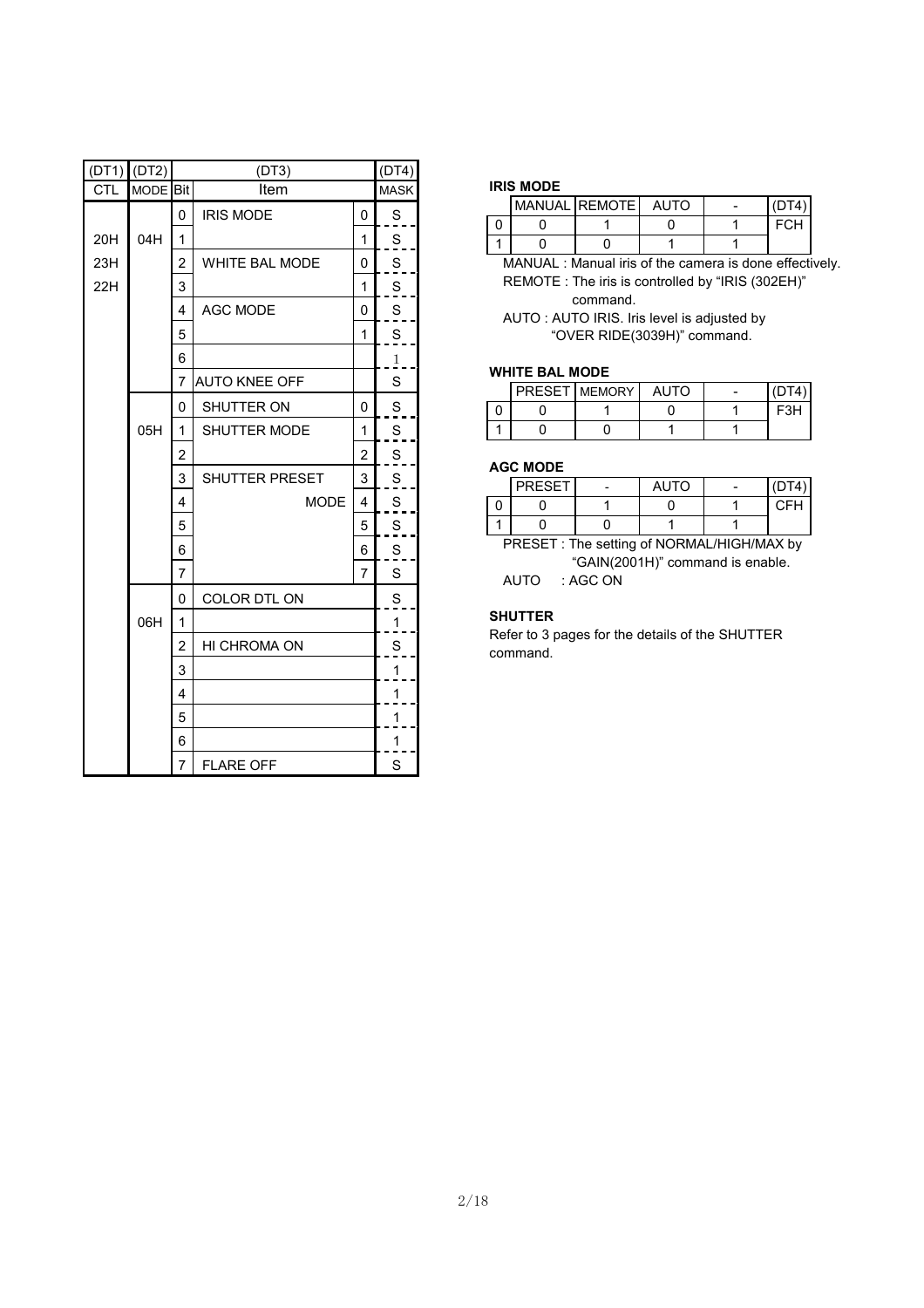## GAIN command

| (DT1) (DT2) |     |     | (DT3) |     |     |     |     |              |     |     |     |     |      |      |      | (DT4)      |
|-------------|-----|-----|-------|-----|-----|-----|-----|--------------|-----|-----|-----|-----|------|------|------|------------|
|             |     | bit | 0dB   | 1dB | 2dB | 3dB | 4dB | 5dB          | 6dB | 7dB | 8dB | 9dB | 10dB | 11dB | 12dB |            |
|             |     | 0   |       | 0   | 0   |     |     |              |     | 0   | 0   |     |      |      | 0    | <b>C0H</b> |
|             |     |     |       |     |     |     | 0   | 0            |     |     |     |     |      |      | 0    |            |
| 20H         | 01H | 2   |       |     | 0   |     | 0   | 0            |     | 0   | 0   |     | ∩    |      |      |            |
|             |     | ົ   |       | ი   | 0   |     | 0   | 0            |     | 0   | 0   |     |      |      | 0    |            |
|             |     | Δ   |       |     | 0   |     |     | <sup>n</sup> |     |     | u   | n   |      |      | n    |            |
|             |     | 5   |       |     |     |     | 0   |              |     | 0   |     | n   | ∩    |      | 0    |            |

## SHUTTER command

| (DT1) | (DT2) |     |            |          |       |       | (DT3)                 |        |          |                  |                  |
|-------|-------|-----|------------|----------|-------|-------|-----------------------|--------|----------|------------------|------------------|
|       |       |     | <b>OFF</b> |          |       |       | <b>SHUTTER PRESET</b> |        |          | VAR.             | <b>AES</b>       |
|       |       | bit |            | 1/100    | 1/250 | 1/500 | 1/1000                | 1/2000 | 1/4000   |                  |                  |
|       |       |     |            |          |       |       |                       |        |          |                  |                  |
|       |       | 0   | 0          | 1        | 1     | 1     | 1                     | 1      | 1        | 1                | 1                |
|       |       | 1   |            | 0        | 0     | 0     | 0                     | 0      | 0        | 1                | 0                |
| 20H   | 05H   | 2   |            | 0        | 0     | 0     | 0                     | 0      | 0        | 0                | 1                |
|       |       | 3   |            | 1        | 0     | 1     | 0                     | 1      | $\Omega$ |                  |                  |
|       |       | 4   |            | $\Omega$ | 1     | 1     | 0                     | 0      | 1        |                  |                  |
|       |       | 5   |            | 0        | 0     | 0     | 1                     | 1      | 1        |                  |                  |
|       |       | 6   |            | 0        | 0     | 0     | 0                     | 0      | 0        |                  |                  |
|       |       | 7   |            | 0        | 0     | 0     | 0                     | 0      | 0        |                  |                  |
|       | (DT4) |     | <b>FEH</b> | 00H      | 00H   | 00H   | 00H                   | 00H    | 00H      | F <sub>8</sub> H | F <sub>8</sub> H |

VARIABLE : The setting of variable shutter by "SHUTTER VARIABLE(3038H)" command is enabled. AES : AES ON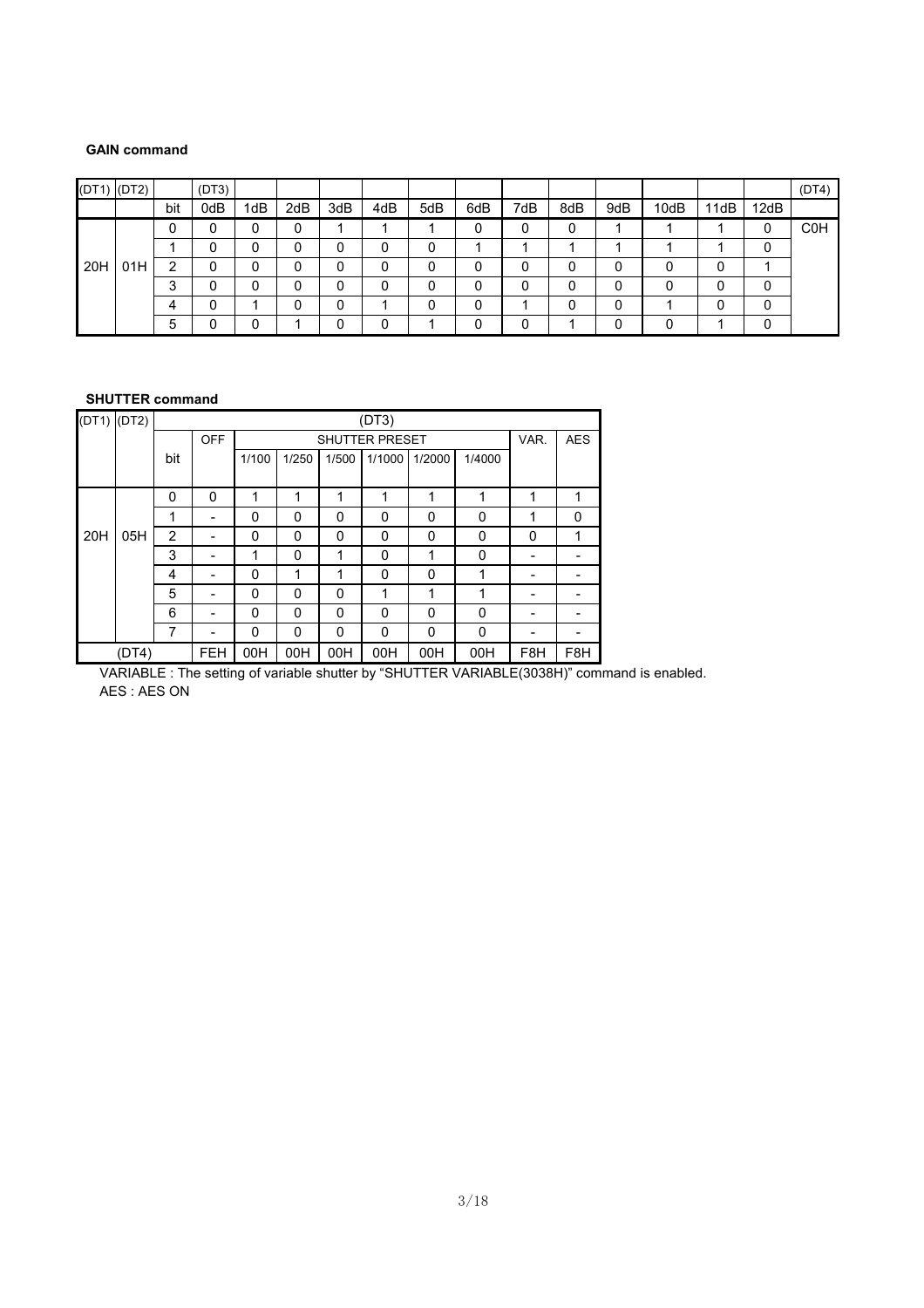| (DT1)                   | (DT2)               |                | (DT3)               |   | (DT4)                   |
|-------------------------|---------------------|----------------|---------------------|---|-------------------------|
| $\overline{\text{CTL}}$ | MODE <sup>Bit</sup> |                | Item                |   | <b>MASK</b>             |
|                         |                     | 0              |                     |   | $\overline{1}$          |
| 20H                     | 07H                 | 1              |                     |   | $\frac{1}{2}$           |
| 23H                     |                     | $\overline{2}$ |                     |   | 1                       |
| 22H                     |                     | 3              |                     |   | 1                       |
|                         |                     | 4              | <b>ALC PEAK/AVE</b> | 0 | $\overline{S}$          |
|                         |                     | 5              |                     | 1 | $\overline{\mathsf{S}}$ |
|                         |                     | 6              |                     |   | 1                       |
|                         |                     | 7              |                     |   | $\mathbf{1}$            |
|                         |                     | 0              | <b>BAR/CAM</b>      |   | $\overline{S}$          |
|                         | 08H                 | 1              |                     |   | 1                       |
|                         |                     | 2              |                     |   | 1                       |
|                         |                     | 3              |                     |   | $\overline{1}$          |
|                         |                     | 4              |                     |   | $\mathbf{1}$            |
|                         |                     | 5              |                     |   | 1                       |
|                         |                     | 6              |                     |   | 1                       |
|                         |                     | 7              | MESSAGE RTN ON      |   | S                       |
|                         |                     | 0              |                     |   | $\mathbf{1}$            |
|                         | 0AH                 | 1              |                     |   | $\overline{1}$          |
|                         |                     | 2              |                     |   | $\overline{1}$          |
|                         |                     | 3              |                     |   | 1                       |
|                         |                     | 4              |                     |   | $\overline{1}$          |
|                         |                     | 5              |                     |   | 1                       |
|                         |                     | 6              | COLOR DTL IND ON    |   | $\overline{S}$          |
|                         |                     | 7              |                     |   | 1                       |
|                         |                     | 0              |                     |   | $\mathbf{1}$            |
|                         | 0BH                 | 1              |                     |   | $\overline{1}$          |
|                         |                     | $\overline{2}$ |                     |   | 1                       |
|                         |                     | 3              |                     |   | 1                       |
|                         |                     | 4              |                     |   | $\overline{1}$          |
|                         |                     | 5              |                     |   | $\frac{1}{2}$           |
|                         |                     | 6              |                     |   | 1                       |
|                         |                     | $\overline{7}$ | PAINT ENABLE ON     |   | S                       |

#### ALC PEAK/AVE

| 50/50 | 25/75 | 15/85 | 0/100 | (DT4)      |
|-------|-------|-------|-------|------------|
|       |       |       |       | <b>CFH</b> |
|       |       |       |       |            |

#### BAR/CAM

| CAM. | RAR | (DT4) |
|------|-----|-------|
|      |     |       |

#### MESSAGE RTN

- ON :The executive message of AWB and ASC is indicated.
- OFF:The executive message of AWB and ASC isn't indicated.

#### COLOR DTL IND(Set Only,No Memory)

When the following function is adjusted, the color of the establishment point disappears. COLOR DTL PHASE(3059H,306BH), COLOR DTL WIDTH(305AH,306CH)

## PAINT ENABLE ON

 if PAINT ENABLE ON(20,0B,80,7F),R/B Paint GAIN (3018H,301AH), R/B Paint BLACK(3021H,3023H) adjustment become effective.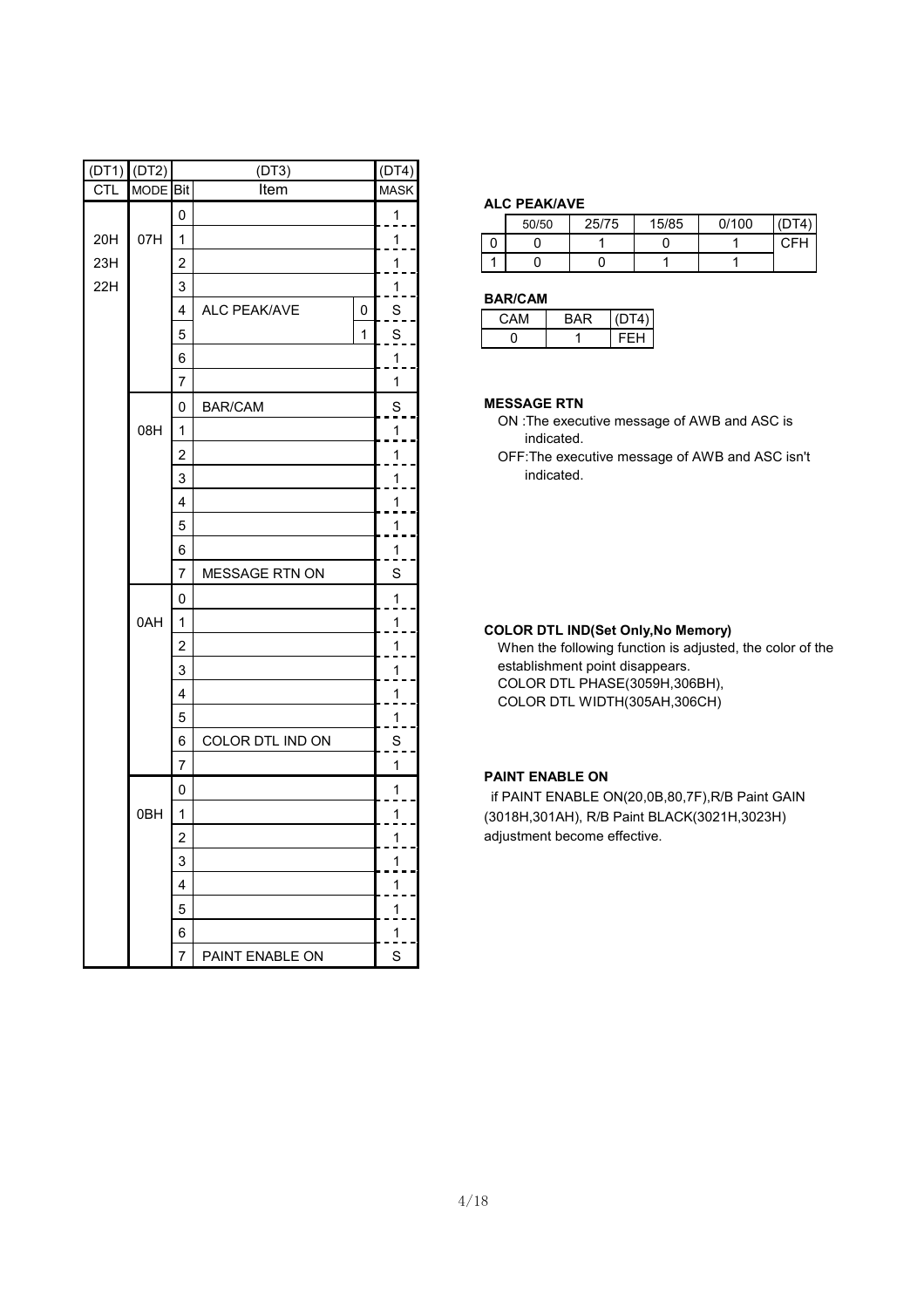|            | $(DT1)$ $(DT2)$     |                         | (DT3)                    |   | (DT4)              |
|------------|---------------------|-------------------------|--------------------------|---|--------------------|
| <b>CTL</b> | MODE <sup>Bit</sup> |                         | <b>Item</b>              |   | <b>MASK</b>        |
|            |                     | 0                       |                          |   | 1                  |
| 20H        | 10H                 | 1                       | <b>MENU ON</b>           |   | $\mathbf{s}$       |
| 23H        |                     | $\overline{c}$          |                          |   | 1                  |
| 22H        |                     | 3                       |                          |   | 1                  |
|            |                     | 4                       | UP ON                    |   | $\frac{S}{I}$      |
|            |                     | 5                       | DOWN ON                  |   | $\frac{S}{I}$      |
|            |                     | 6                       | <b>RIGHT ON</b>          |   | $S_{\overline{a}}$ |
|            |                     | $\overline{7}$          | <b>LEFT ON</b>           |   | S                  |
|            |                     | 0                       |                          |   | $\mathbf{1}$       |
|            | 11H                 | 1                       | <b>OUTPUT SEL</b>        | 0 | $S_{\mathsf{L}}$   |
|            |                     | $\overline{\mathbf{c}}$ |                          | 1 | $\frac{S}{\cdot}$  |
|            |                     | 3                       |                          |   | 1                  |
|            |                     | 4                       | <b>OUTPUT SYNC</b>       |   | S                  |
|            |                     | 5                       | SYNC ON G ON             |   | $S_{1}$            |
|            |                     | 6                       | GL MODE SYNC/HD·         |   | $\frac{S}{I}$      |
|            |                     | $\overline{7}$          | GL IN 75Ω/HIGH           |   | $\mathbf S$        |
|            |                     | 0                       | D.N.R. ON                |   | $\frac{S}{I}$      |
|            | 15H                 | 1                       |                          |   | 1                  |
|            |                     | $\overline{c}$          |                          |   | 1                  |
|            |                     | 3                       |                          |   | 1                  |
|            |                     | 4                       |                          |   | 1                  |
|            |                     | 5                       |                          |   | 1                  |
|            |                     | 6                       |                          |   | 1                  |
|            |                     | $\overline{7}$          |                          |   | 1                  |
|            |                     | 0                       | DYNA CHROMA ON           |   | $\frac{S}{I}$      |
|            | 16H                 | 1                       |                          |   | 1                  |
|            |                     | 2                       |                          |   | 1                  |
|            |                     | 3                       |                          |   | 1                  |
|            |                     | 4                       |                          |   |                    |
|            |                     | 5                       |                          |   | 1                  |
|            |                     | 6                       |                          |   | 1                  |
|            |                     | $\overline{7}$          |                          |   | 1                  |
|            |                     | 0                       |                          |   | 1                  |
|            | 17H                 | 1                       |                          |   | 1                  |
|            |                     | 2                       | <b>INDICATOR DISPLAY</b> | 0 | S                  |
|            |                     | 3                       |                          | 1 | S                  |
|            |                     | 4                       |                          |   | 1                  |
|            |                     | 5                       |                          |   | 1                  |
|            |                     | 6                       |                          |   | 1                  |
|            |                     | $\overline{7}$          |                          |   | 1                  |

#### MENU SET UP COMMAND

In the same way as sw of the rear control panel of the camera which a menu screen can operate.

(Note)Be sure to set it up again in Low when you set up each bit in Hi.

## OUTPUT SEL

| <b>RGB</b> | $Y/R-Y/B-Y$ | $\overline{\phantom{a}}$ | - | $\lnot$ $\lnot$ $\lnot$ $\lnot$ |
|------------|-------------|--------------------------|---|---------------------------------|
|            |             |                          |   | -91                             |
|            |             |                          |   |                                 |

## OUTPUT SYNC

| 'DT4) |
|-------|
| 3⊦H   |
|       |

## GL MODE VBS/HD·VD

| SYN | HD•VD | (DTA) |
|-----|-------|-------|
|     |       |       |

## GL IN 75Ω/HIGH

| '÷H∶ | 4 |
|------|---|
|      |   |

#### INDICATOR DISPLAY

| INDIVATUR DIƏFLAT                                     |     |            |      |              |       |  |  |  |
|-------------------------------------------------------|-----|------------|------|--------------|-------|--|--|--|
| The indication mode of each detection area is chosen. |     |            |      |              |       |  |  |  |
|                                                       |     | <b>WHT</b> | AI C | <b>COLOR</b> | (DT4) |  |  |  |
|                                                       | OFF |            |      |              |       |  |  |  |
|                                                       |     |            |      |              | F3H   |  |  |  |
|                                                       |     |            |      |              |       |  |  |  |

 WHT : The detection indicator of WHT is displayed normally.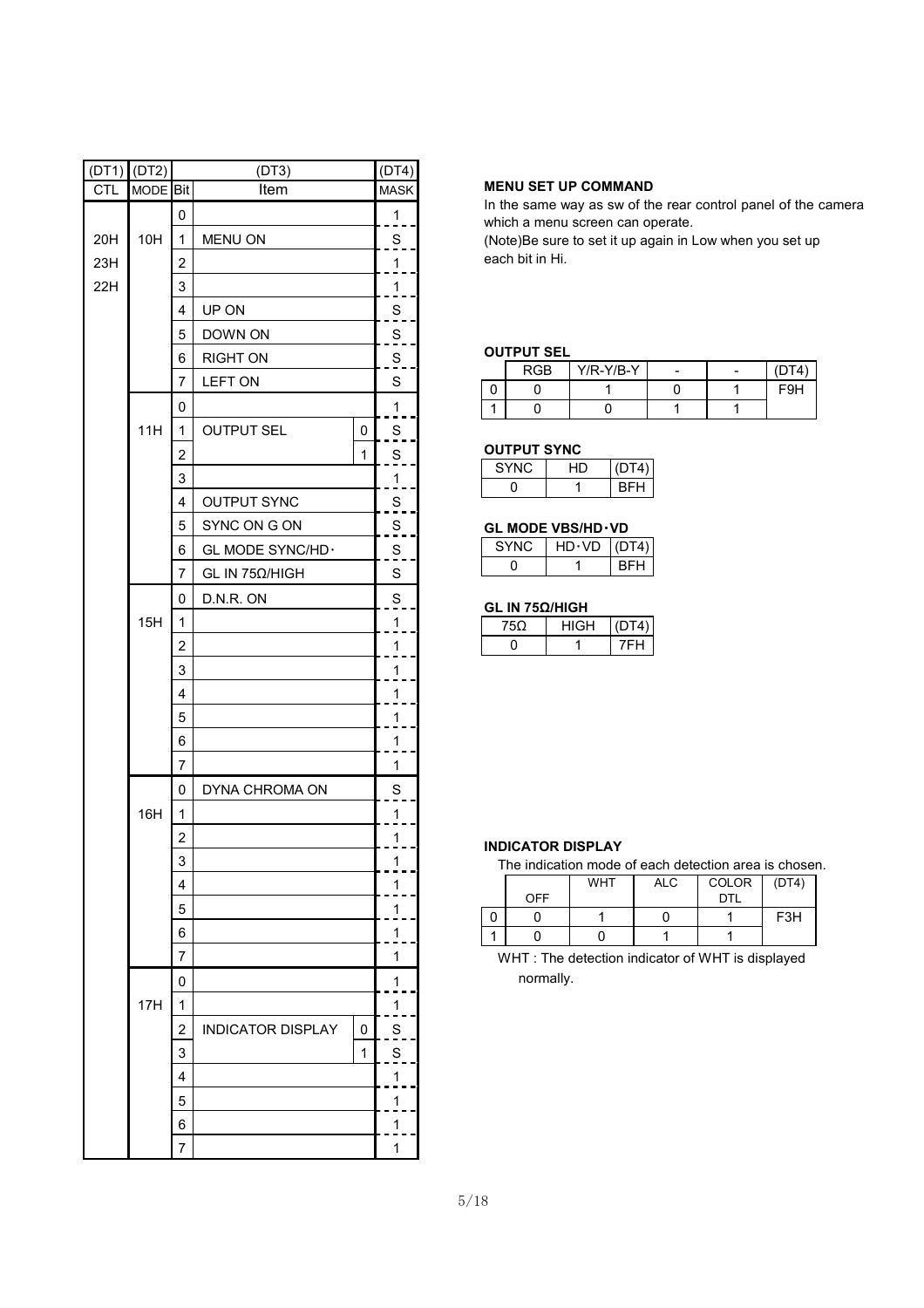| (DT1)      | (DT2)               |                         | (DT3)              |                | (DT4)                   |
|------------|---------------------|-------------------------|--------------------|----------------|-------------------------|
| <b>CTL</b> | MODE <sup>Bit</sup> | Item                    |                    | <b>MASK</b>    |                         |
|            |                     | 0                       | <b>GAMMA TABLE</b> | 0              | $\frac{S}{I}$           |
| 20H        | 18H                 | 1                       |                    | 1              | $\frac{S}{\epsilon}$    |
| 23H        |                     | $\overline{c}$          |                    |                | 1                       |
| 22H        |                     | 3                       |                    |                | 1                       |
|            |                     | $\overline{\mathbf{4}}$ |                    |                | $\mathbf{1}$            |
|            |                     | 5                       |                    |                | 1                       |
|            |                     | 6                       |                    |                | $\mathbf{1}$            |
|            |                     | $\overline{7}$          |                    |                | 1                       |
|            |                     | 0                       | COLOR DTL          | 0              | $\frac{S}{I}$           |
|            | 20H                 | 1                       | PHASE ch1          | 1              | $S_{\perp}$             |
|            |                     | $\overline{\mathbf{c}}$ |                    | $\overline{c}$ | $\overline{\mathbf{S}}$ |
|            |                     | 3                       |                    |                | $\mathbf{1}$            |
|            |                     | 4                       |                    |                | 1                       |
|            |                     | 5                       |                    |                | 1                       |
|            |                     | 6                       |                    |                | $\mathbf 1$             |
|            |                     | $\overline{7}$          |                    |                | $\mathbf{1}$            |
|            |                     | 0                       | COLOR DTL          | 0              | S                       |
|            | 21H                 | 1                       | PHASE ch2          | 1              | $\frac{S}{I}$           |
|            |                     | $\overline{c}$          |                    | 2              | $\mathbf{s}$            |
|            |                     | 3                       |                    |                | 1                       |
|            |                     | 4                       |                    |                | $\mathbf{1}$            |
|            |                     | 5                       |                    |                | $\mathbf 1$             |
|            |                     | 6                       |                    |                | $\mathbf 1$             |
|            |                     | $\overline{7}$          |                    |                | 1                       |
|            |                     | 0                       | <b>FIELD FREQ</b>  |                | $\overline{S}$          |
|            | 24H                 | 1                       |                    |                | $\mathbf{1}$            |
|            |                     | $\overline{\mathbf{c}}$ |                    |                | 1                       |
|            |                     | 3                       |                    |                | 1                       |
|            |                     | 4                       |                    |                | 1                       |
|            |                     | 5                       |                    |                | 1                       |
|            |                     | 6                       |                    |                | 1                       |
|            |                     | $\overline{7}$          |                    |                | 1                       |
|            |                     | 0                       | <b>SCAN MODE</b>   |                | S                       |
|            | 25H                 | 1                       |                    |                | 1                       |
|            |                     | $\overline{\mathbf{c}}$ |                    |                | 1                       |
|            |                     | 3                       |                    |                | 1                       |
|            |                     | 4                       |                    |                | 1                       |
|            |                     | 5                       |                    |                | 1                       |
|            |                     | 6                       |                    |                | 1                       |
|            |                     | 7                       |                    |                | 1                       |

#### GAMMA TABLE

| If GAMMA:ON(20,02,00,FD). |                 |             |       |
|---------------------------|-----------------|-------------|-------|
| <b>I OW</b>               | <b>STANDARD</b> | <b>HIGH</b> | (DT4) |
|                           |                 |             | FCH   |
|                           |                 |             |       |

#### COLOR DTL PHASE ch1

|  |  |  |  | R-Mg   Mg-B   B-Cy   Cy-G   G-Ye   Ye-R   -(R-Mg)   -(R-Mg) | (DT4) |
|--|--|--|--|-------------------------------------------------------------|-------|
|  |  |  |  |                                                             | F8H   |
|  |  |  |  |                                                             |       |
|  |  |  |  |                                                             |       |

This command is used with COLOR DTL PHASE (3059H).

## COLOR DTL PHASE ch2

|  |  | $R-Mg$ $Mg-B$ $B-Cy$ $Cy-G$ $G-Ye$ $Ye-R$ $\cdot$ $(R-Mg)$ $(R-Mg)$ |  | (DT4) |
|--|--|---------------------------------------------------------------------|--|-------|
|  |  |                                                                     |  | F8H   |
|  |  |                                                                     |  |       |
|  |  |                                                                     |  |       |

This command is used with COLOR DTL PHASE (306BH).

## FILED FREQ.

| 59.94Hz | 50Hz | (DTA) |
|---------|------|-------|
|         |      |       |

#### SCAN MODE

| 720n | 1080i | (DT4) |
|------|-------|-------|
|      |       |       |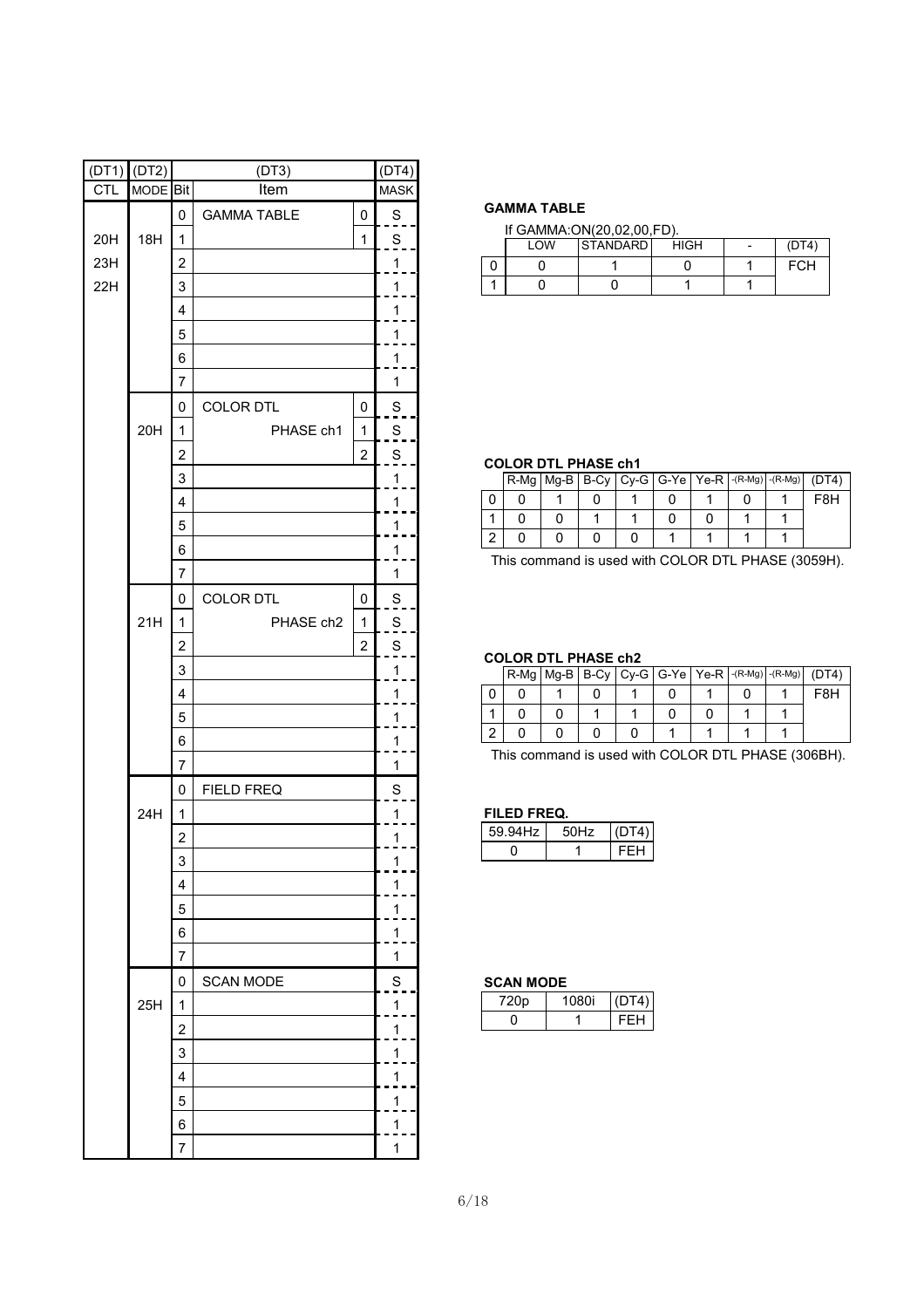|            | (DT1) (DT2) |                | (DT3)              |   | (DT4)       |
|------------|-------------|----------------|--------------------|---|-------------|
| <b>CTL</b> | <b>MODE</b> | <b>Bit</b>     | Item               |   | <b>MASK</b> |
|            |             | 0              | DTL BOOST FREQ     | 0 | $S_{\perp}$ |
| 20H        | 29H         | 1              |                    | 1 | S           |
| 23H        |             | $\overline{2}$ |                    |   | 1           |
| 22H        |             | 3              |                    |   | 1           |
|            |             | 4              |                    |   | 1           |
|            |             | 5              |                    |   | 1           |
|            |             | 6              |                    |   | 1           |
|            |             | $\overline{7}$ |                    |   | 1           |
|            |             | 0              | COLOR DTL IND. SEL |   | S           |
|            | 35H         | 1              |                    |   | 1           |
|            |             | $\overline{c}$ |                    |   | 1           |
|            |             | 3              |                    |   | 1           |
|            |             | 4              |                    |   | 1           |
|            |             | 5              |                    |   | 1           |
|            |             | 6              |                    |   | 1           |
|            |             | $\overline{7}$ |                    |   | $\mathbf 1$ |
|            |             | 0              | COLOR DTL IND. SEL |   | S           |
|            | 3BH         | 1              |                    |   | 1           |
|            |             | 2              |                    |   | 1           |
|            |             | 3              |                    |   | 1           |
|            |             | 4              | AES (1/00) ON      |   | S           |
|            |             | 5              |                    |   | 1           |
|            |             | 6              |                    |   | 1           |
|            |             | $\overline{7}$ |                    |   | 1           |

## DTL BOOST FREQ

| LOW | <b>MID</b> | <b>HIGH</b> | $---$ | $T = T$ |
|-----|------------|-------------|-------|---------|
|     |            |             |       | 3FH     |
|     |            |             |       |         |

#### COLOR DTL IND. SEL

|  | nh <sup>4</sup> |  |
|--|-----------------|--|
|  |                 |  |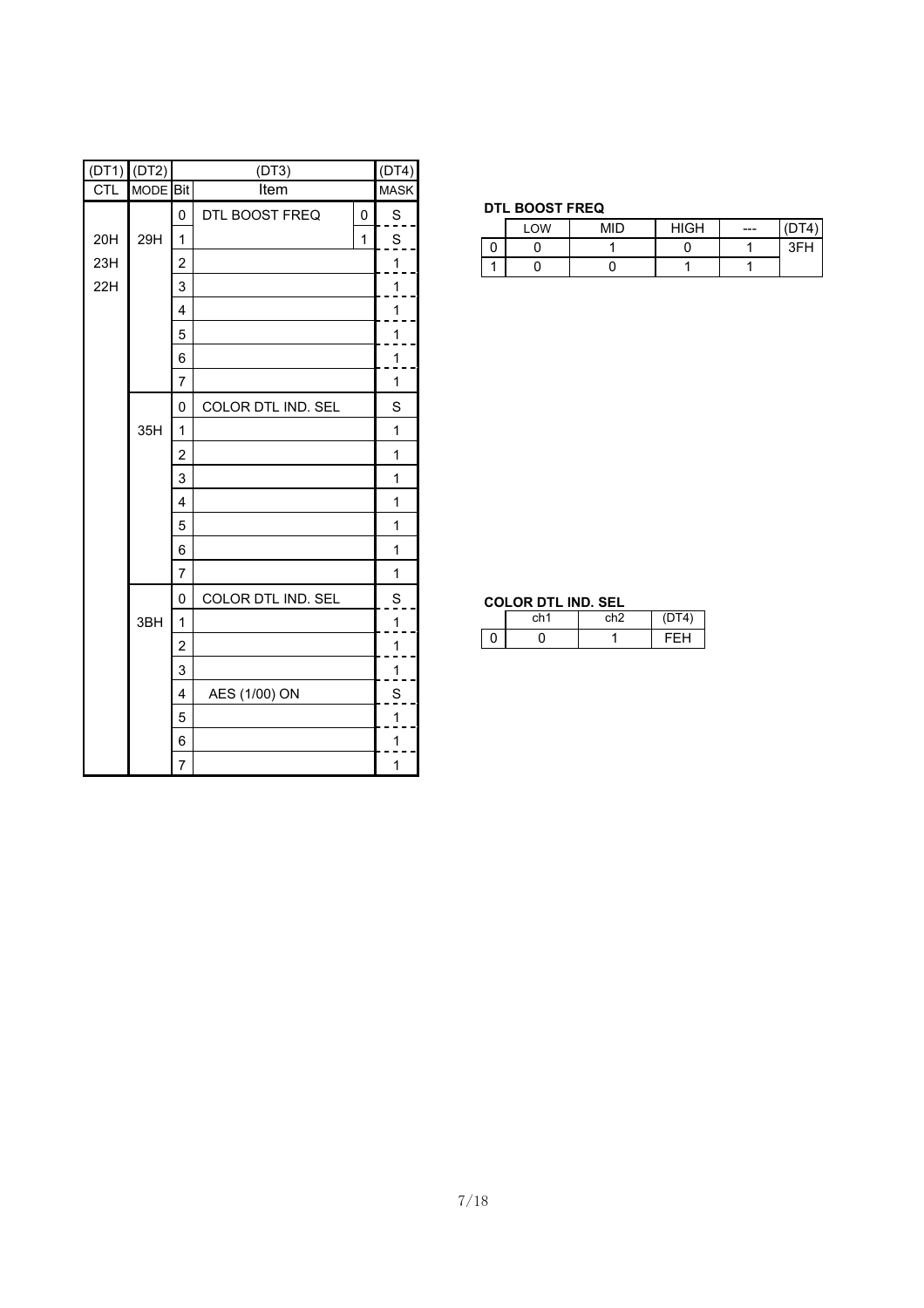|            | $(DT1)$ $(DT2)$     |                | (DT3)                   | (DT4)                   |
|------------|---------------------|----------------|-------------------------|-------------------------|
| <b>CTL</b> | MODE <sup>Bit</sup> |                | Item                    | <b>MASK</b>             |
|            |                     | 0              | <b>ID DISPLAY ON</b>    | S                       |
| 28H        | 00H                 | 1              |                         | 1                       |
| 2BH        |                     | $\overline{2}$ | <b>TITLE DISPLAY ON</b> | S                       |
| 2AH        |                     | 3              |                         | 1                       |
|            |                     | 4              | IRIS OPEN LIMIT ADJ     | S                       |
|            |                     | 5              | IRIS CLOSE LIMIT ADJ    | S                       |
|            |                     | 6              |                         | 1                       |
|            |                     | $\overline{7}$ | ALC GATE ON             | S                       |
|            |                     | 0              | <b>LENS TYPE</b>        | S                       |
|            | 01H                 | 1              |                         | 1                       |
|            |                     | $\overline{2}$ |                         | 1                       |
|            |                     | 3              |                         | 1                       |
|            |                     | 4              |                         | 1                       |
|            |                     | 5              |                         | 1                       |
|            |                     | 6              |                         | 1                       |
|            |                     | $\overline{7}$ | CAM MODE                | $\mathbf S$             |
|            |                     | 0              | <b>AGC LIMIT</b>        | S                       |
|            | 08H                 | 1              | 06H(+6dB)               | $\overline{\mathbf{S}}$ |
|            |                     | $\overline{c}$ | 0CH(+12dB)              | $\overline{\mathbf{S}}$ |
|            |                     | 3              |                         | $\overline{S}$          |
|            |                     | 4              |                         | S                       |
|            |                     | 5              |                         | 1                       |
|            |                     | 6              |                         | 1                       |
|            |                     | 7              |                         | 1                       |

#### IRIS OPEN LIMIT ADJ

If IRIS OPEN LIMIT ADJ : ON(28,00,10,EF), the setting of iris open limit is adjusted by "AUTO IRIS OPEN LIMIT(303CH)" command.

## IRIS CLOSE LIMIT ADJ

If IRIS CLOSE LIMIT ADJ : ON(28,00,20,DF), the setting of iris close limit is adjusted by "AUTO IRIS CLOSE LIMIT(303BH)" command.

## LENS TYPE

| VIDEO | 'DT4). |
|-------|--------|
|       |        |

#### CAM MODE

| MANUAL | AUTO | (DT4) |
|--------|------|-------|
|        |      |       |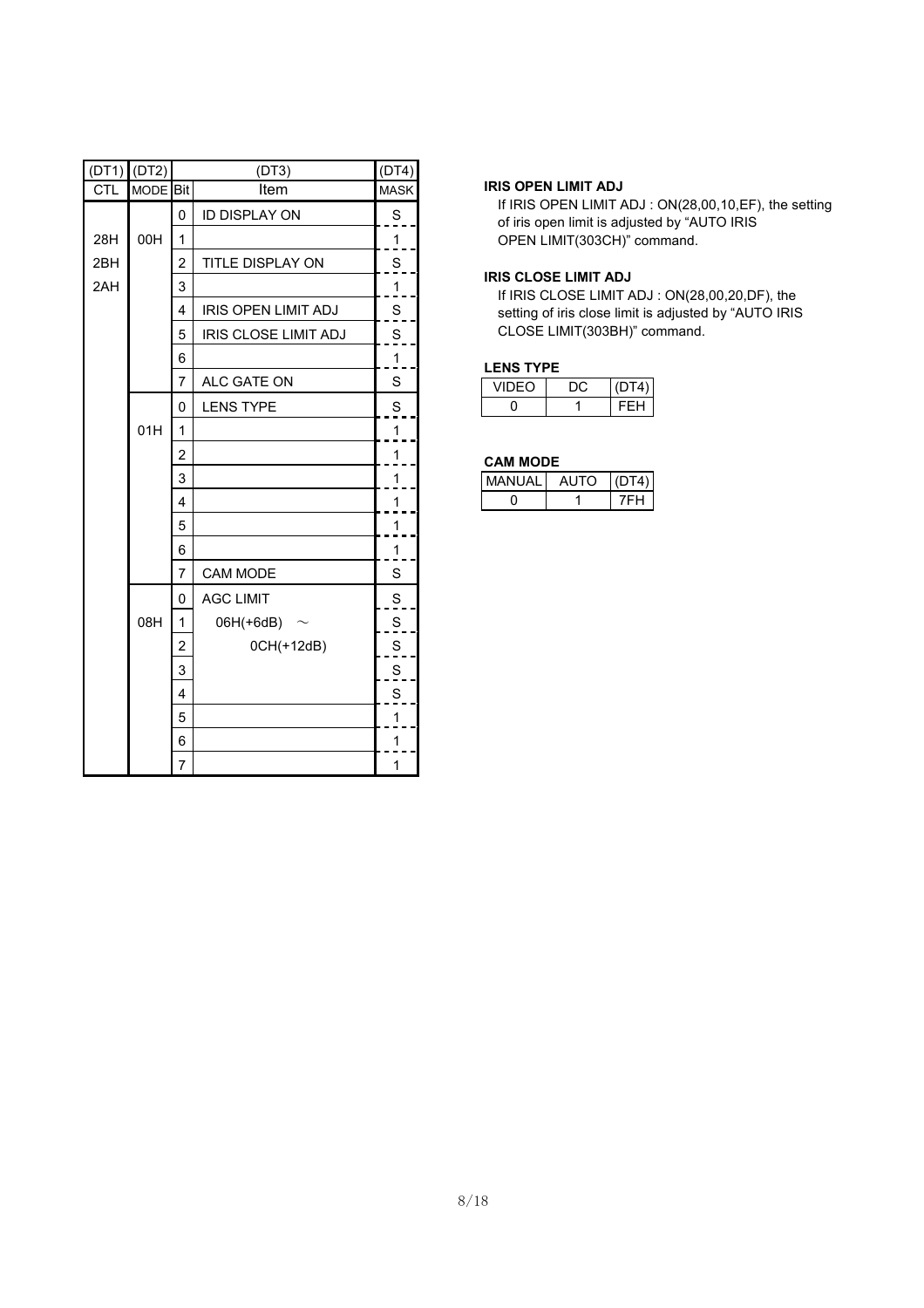| (DT1)                   | (DT2)               |                         | (DT3)            |                | (DT4)                   |
|-------------------------|---------------------|-------------------------|------------------|----------------|-------------------------|
| $\overline{\text{CTL}}$ | MODE <sup>Bit</sup> |                         | Item             |                | <b>MASK</b>             |
|                         |                     | 0                       | WHITE GATE ON    |                | S                       |
| 28H                     | 10H                 | $\mathbf{1}$            |                  |                | 1                       |
| 2BH                     |                     | $\overline{c}$          |                  |                | $\mathbf 1$             |
| 2AH                     |                     | 3                       |                  |                | 1                       |
|                         |                     | $\overline{\mathbf{4}}$ |                  |                | 1                       |
|                         |                     | 5                       |                  |                | $\mathbf{1}$            |
|                         |                     | 6                       |                  |                | $\mathbf 1$             |
|                         |                     | $\overline{7}$          | <b>ATW SPEED</b> |                | S                       |
|                         |                     | 0                       | ALC SPEED        | 0              | $S_{1}$                 |
|                         | 11H                 | 1                       |                  | 1              | $\overline{S}$          |
|                         |                     | $\overline{2}$          |                  |                | 1                       |
|                         |                     | 3                       |                  |                | $\mathbf{1}$            |
|                         |                     | $\overline{4}$          |                  |                | 1                       |
|                         |                     | 5                       |                  |                | 1                       |
|                         |                     | 6                       |                  |                | $\mathbf{1}$            |
|                         |                     | $\overline{7}$          |                  |                | $\mathbf 1$             |
|                         |                     | 0                       |                  | 0              | S                       |
|                         | 28                  | 1                       | ALC GATE SEL     | 1              | $\overline{\mathbf{S}}$ |
|                         |                     | $\overline{2}$          |                  | $\overline{2}$ | S                       |
|                         |                     | 3                       |                  |                | 1                       |
|                         |                     | $\overline{4}$          |                  |                | $\mathbf 1$             |
|                         |                     | 5                       |                  |                | $\mathbf{1}$            |
|                         |                     | 6                       |                  |                | 1                       |
|                         |                     | 7                       |                  |                | 1                       |

#### ATW SPEED

Sets real-time auto white balance response speed.

| STANDARD (DT4) |  |
|----------------|--|
|                |  |

## ALC SPEED

It sets up it with the action speed of AGC and AES.

| SI OW | STANDARD | FAST | $\overline{\phantom{a}}$ |     |
|-------|----------|------|--------------------------|-----|
|       |          |      |                          | FCH |
|       |          |      |                          |     |

## LENS SELECTION

| COSMICAR   OTHHERS   (DT4) |  |
|----------------------------|--|
|                            |  |

## ALC GATE SEL

If ALC GATE:ON(28,00,80,7F).

|  | $GATE 1   GATE 2   GATE 3   GATE 4   GATE 5   GATE 6   (DT4)$ |  |     |
|--|---------------------------------------------------------------|--|-----|
|  |                                                               |  | F8H |
|  |                                                               |  |     |
|  |                                                               |  |     |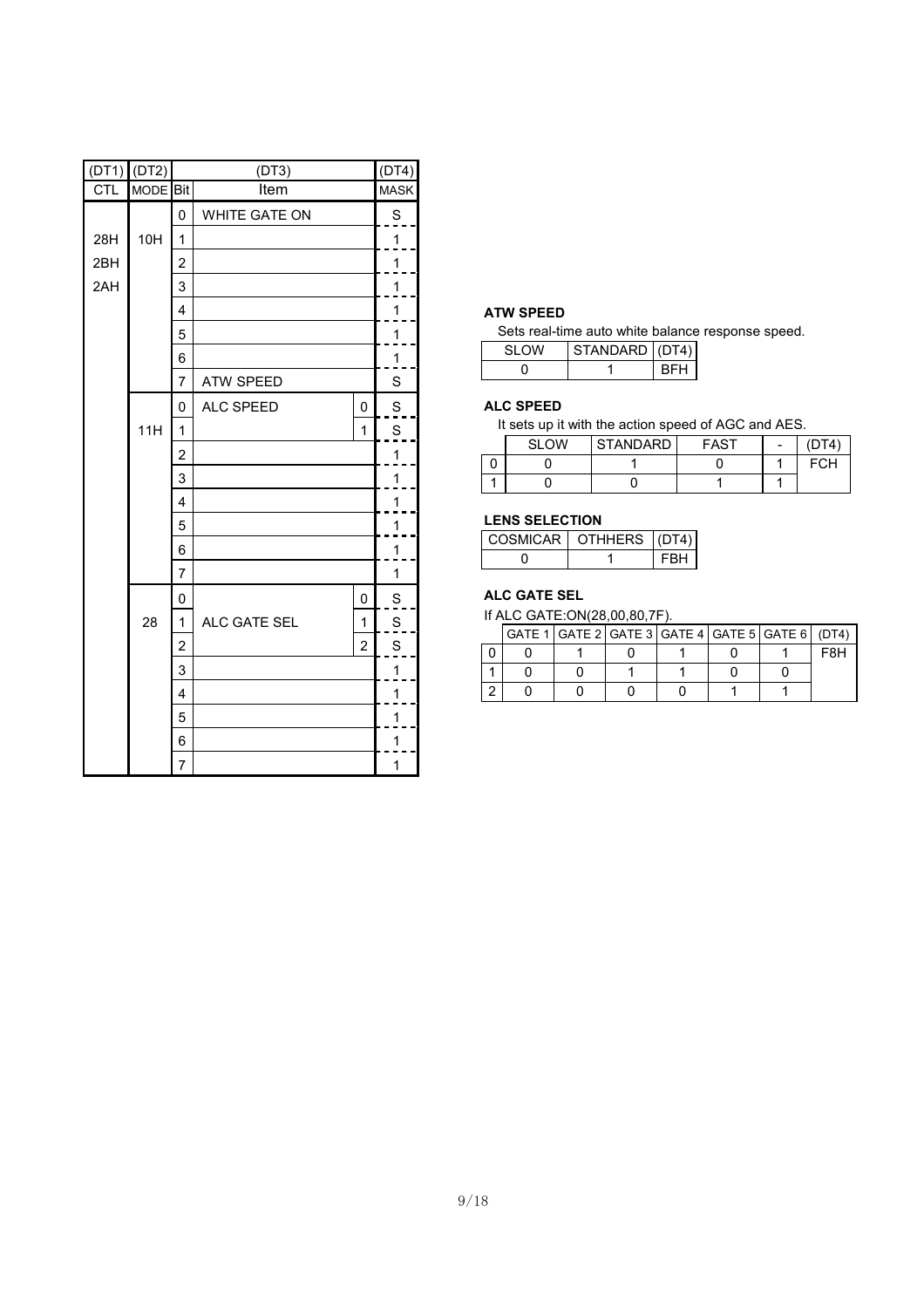# 2. Analog control commands (Setting commands, response request commands, response commands)

Note 1. X in the DATA column is undefined.

|  |  |  | 2. Setting data can be backed up to the EEPROM by the command MEMORY BACK UP. |  |
|--|--|--|-------------------------------------------------------------------------------|--|
|  |  |  |                                                                               |  |

|                      | (DT1)      | (DT2)       | (DT3)u, (DT4) <sub>D</sub>                                    |              |
|----------------------|------------|-------------|---------------------------------------------------------------|--------------|
| Item                 | <b>CTL</b> | <b>MODE</b> | <b>DATA</b>                                                   |              |
| R GAIN               |            | 00H         | min<br>preset<br>max                                          | max          |
| <b>B GAIN</b>        | 30H        | 02H         | 80XXH~00XXH~7FXXH (SINGED)                                    |              |
| R GAMMA              | 33H        | 03H         | min<br>preset<br>max                                          | max          |
| <b>B GAMMA</b>       | 32H        | 05H         | 80XXH~00XXH~7FXXH (SINGED)                                    | min          |
| <b>FLARE</b>         |            | 07H         | -max FLARE off +max<br>$80XXH \sim 00XXH \sim 7FXXH$ (SINGED) | -max<br>-max |
| W.CLIP               |            | 13H         | min<br>preset<br>max<br>80XXH~00XXH~7FXXH (SINGED)            | max<br>min   |
| R paint GAIN         |            | 18H         | min<br>preset<br>max                                          | max          |
| <b>B</b> paint GAIN  |            | 1AH         | 80XXH~00XXH~7FXXH (SINGED)                                    | min          |
| R paint BLACK        |            | 21H         | min<br>preset<br>max                                          | max          |
| <b>B</b> paint BLACK |            | 23H         | 80XXH~00XXH~7FXXH (SINGED)                                    | min          |
| <b>TOTAL GAMMA</b>   |            | 27H         | min<br>preset<br>max<br>80XXH~00XXH~7FXXH (SINGED)            | max<br>min   |
| <b>KNEE POINT</b>    |            | 28H         | min<br>preset<br>max<br>80XXH~00XXH~7FXXH (SINGED)            | min<br>max   |
| <b>MASTER BLACK</b>  |            | 2BH         | min<br>preset<br>max<br>80XXH~00XXH~7FXXH (SINGED)            | max<br>min   |
| <b>DETAIL</b>        |            | 2CH         | min<br>preset<br>max<br>80XXH~00XXH~7FXXH (SINGED)            |              |
| <b>IRIS</b>          |            | 2EH         | <b>CLOSE</b><br><b>OPEN</b><br>80XXH~00XXH~7FXXH (SINGED)     |              |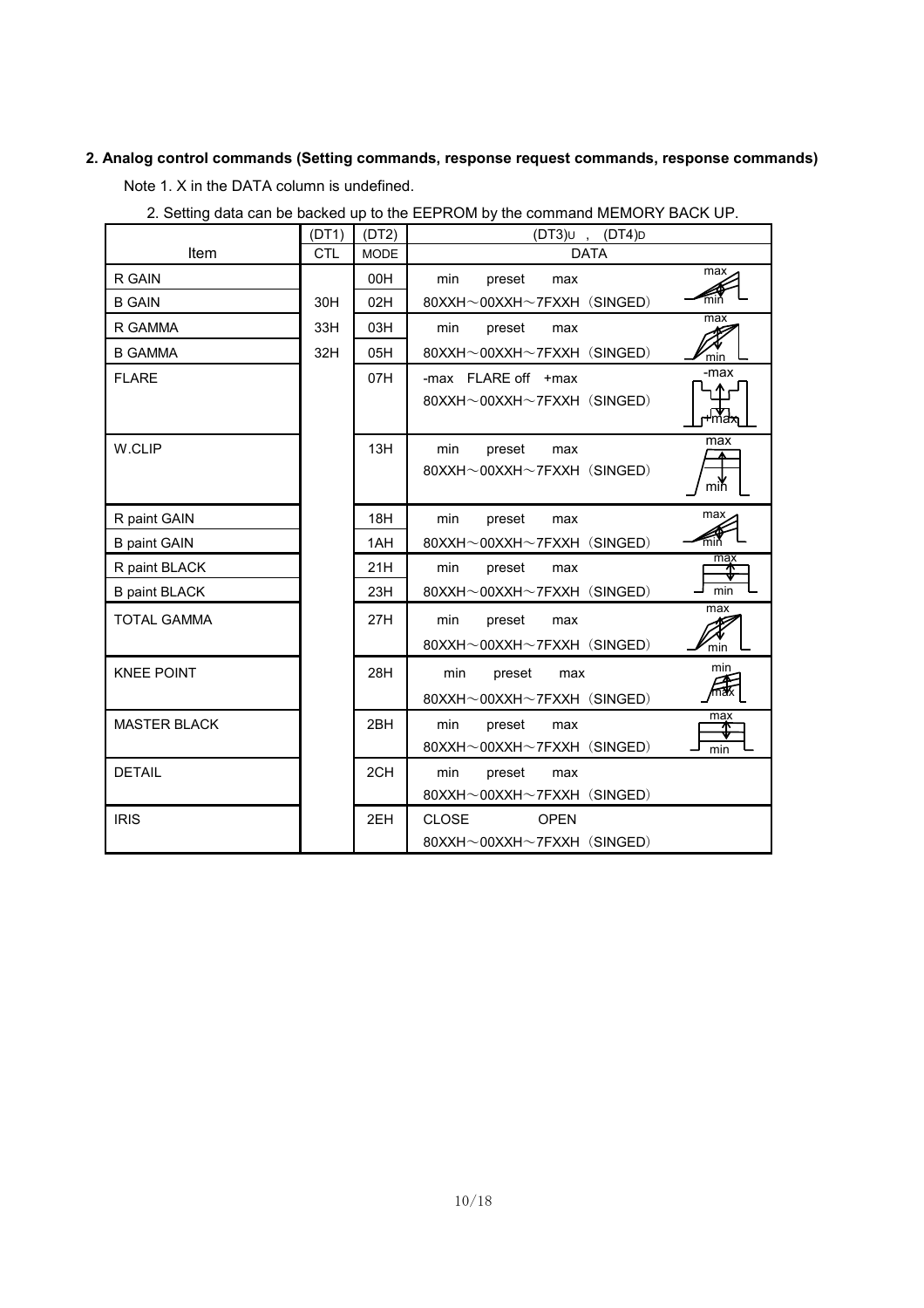|                              | (DT1)      | (DT2)       | $(DT3)U$ , $(DT4)D$                                    |
|------------------------------|------------|-------------|--------------------------------------------------------|
| Item                         | <b>CTL</b> | <b>MODE</b> | <b>DATA</b>                                            |
| H.PHASE                      | 30H        | 34H         | -128<br>$\mathbf{0}$<br>$+127$                         |
|                              | 33H        |             | $80XXH \sim 00XXH \sim 7FXXH$ (SINGED)                 |
| <b>SHUTTER VARIABLE</b>      |            | 38H         | (FIELED FRQ.:59.94Hz)                                  |
|                              |            |             | Shutter speed = $(744-(data \times 4))$ / 59.94 [sec]  |
|                              |            |             | $1/60.74s \sim 1/5619 s$                               |
|                              |            |             | 0001H<br>00B8H                                         |
|                              |            |             | (FIELED FRQ.:50 Hz)                                    |
|                              |            |             | Shutter speed = $(744-(data \times 4))$ / 50 [sec]     |
|                              |            |             | 1/50.67s $\sim$ 1/4687 s                               |
|                              |            |             | 0001H<br>00B8H                                         |
| <b>OVER RIDE</b>             |            | 39H         | $-128$ 0 $+127$                                        |
|                              |            |             | 80XXH~00XXH~7FXXH (SINGED)                             |
| <b>IRIS SPEED</b>            |            | 3AH         | $+15$<br>$\mathbf{1}$                                  |
|                              |            |             | 01XXH~0FXXH (SINGED)                                   |
| <b>AUTO IRIS CLOSE LIMIT</b> |            | 3BH         | CLOSE OPEN                                             |
|                              |            |             | 80XXH~FFXXH (SINGED)                                   |
| <b>AUTO IRIS OPEN LIMIT</b>  |            | 3CH         | <b>CLOSE</b><br><b>Example 12 OPEN</b>                 |
|                              |            |             | $00XXH \sim 7FXXH$ (SINGED)                            |
| <b>AUTO KNEE TRIM</b>        |            | 3FH         | LOW <sub>1</sub><br><b>HIGH</b>                        |
|                              |            |             | 80XXH~00XXH~7FXXH (SINGED)                             |
|                              |            |             | (KNEE LEVEL of the "AUTO KNEE" condition is adjusted.) |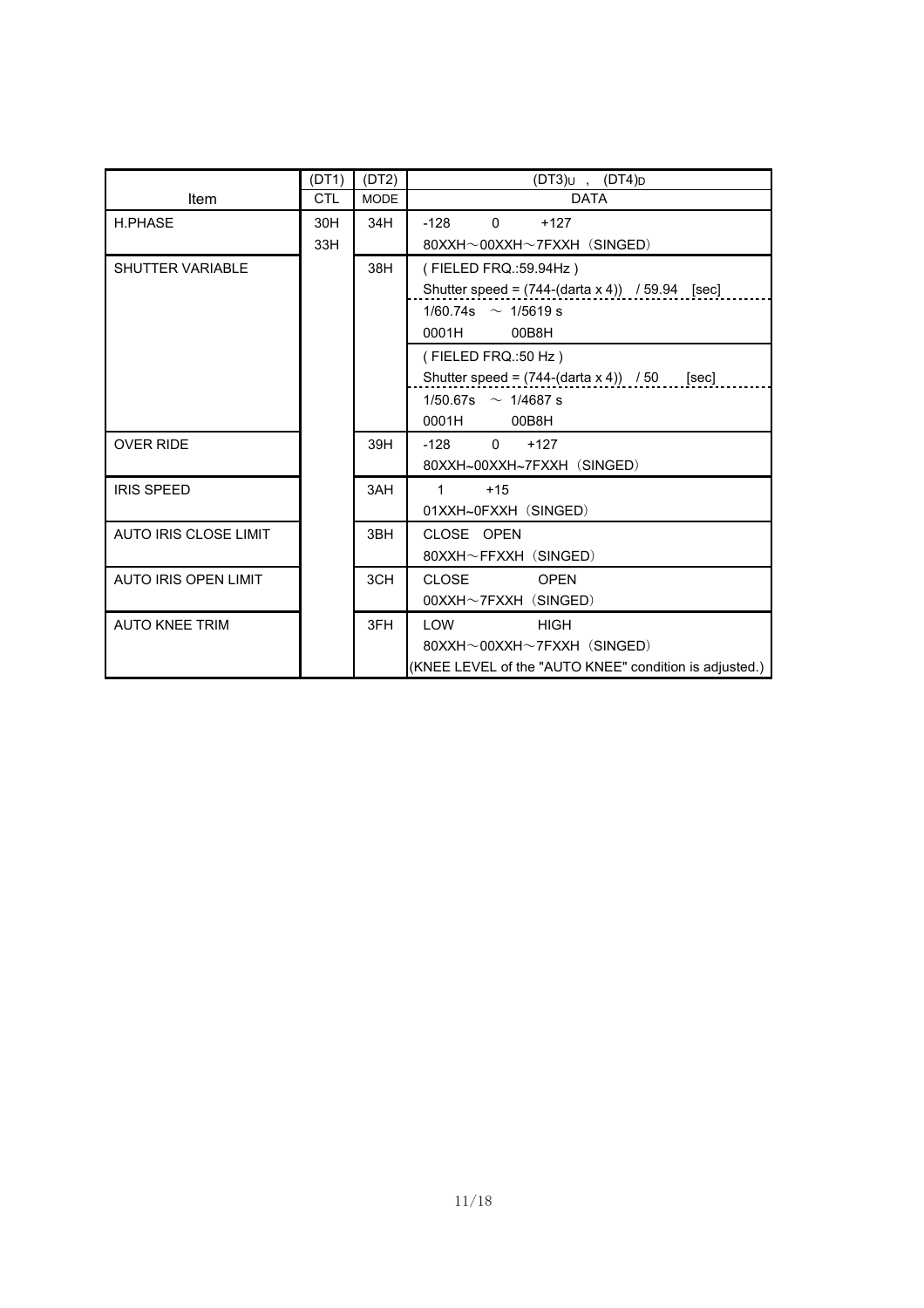|                            | (DT1)      | (DT2)           | $(DT3)U$ , $(DT4)D$                               |
|----------------------------|------------|-----------------|---------------------------------------------------|
| <b>Item</b>                | <b>CTL</b> | <b>MODE</b>     | <b>DATA</b>                                       |
| R HUE CROMA COMPEN         |            | 40H             | $-\theta$<br>+θ<br>preset                         |
| <b>G HUE CROMA COMPEN</b>  | 30H        | 41H             | preset<br>$E0XXH \sim 00XXH \sim 1$ FXXH (SINGED) |
| <b>B HUE CROMA COMPEN</b>  | 33H        | 42H             |                                                   |
| Y HUE CROMA COMPEN         | 32H        | 43H             |                                                   |
| C HUE CROMA COMPEN         |            | 44H             |                                                   |
| M HUE CROMA COMPEN         |            | 45H             |                                                   |
| R SAT CROMA COMPEN         |            | 46H             | min<br>max<br>max                                 |
| <b>G SAT CROMA COMPEN</b>  |            | 47H             | $COXXH \sim 00XXH \sim 3$ FXXH (SINGED)<br>min    |
| <b>B SAT CROMA COMPEN</b>  |            | 48H             |                                                   |
| Y SAT CROMA COMPEN         |            | 49H             |                                                   |
| C SAT CROMA COMPEN         |            | 4AH             |                                                   |
| <b>M SAT CROMA COMPEN</b>  |            | 4BH             |                                                   |
| <b>RG LIN CROMA COMPEN</b> |            | 4CH             | min<br>max                                        |
| <b>GB LIN CROMA COMPEN</b> |            | 4 <sub>DH</sub> | $COXXH \sim 00XXH \sim 3$ FXXH (SINGED)           |
| <b>BR LIN CROMA COMPEN</b> |            | 4EH             |                                                   |
| <b>GR LIN CROMA COMPEN</b> |            | 4FH             |                                                   |
| <b>BG LIN CROMA COMPEN</b> |            | 50H             |                                                   |
| <b>RB SAT CROMA COMPEN</b> |            | 51H             |                                                   |
| <b>MASTER SAT CROMA</b>    |            | 52H             | min<br>max                                        |
|                            |            |                 | $COXXH \sim 00XXH \sim 3$ FXXH (SINGED)           |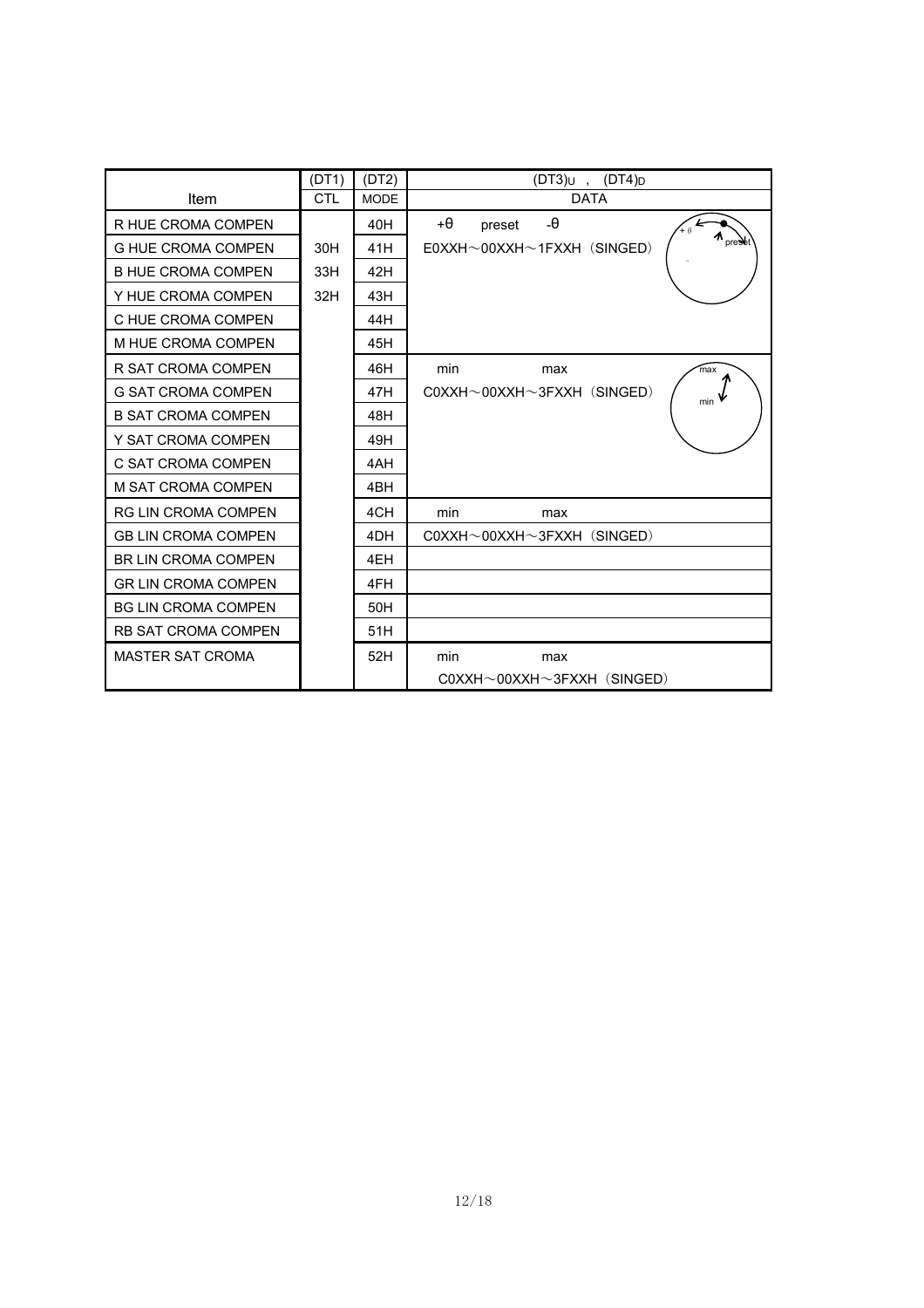|                                            | (DT1)      | (DT2)       | $(DT3)U$ , $(DT4)D$                                                  |
|--------------------------------------------|------------|-------------|----------------------------------------------------------------------|
| Item                                       | <b>CTL</b> | <b>MODE</b> | <b>DATA</b>                                                          |
| DTL LEVEL DEPEND                           |            | 53H         | Dependent level setting<br>Hig                                       |
|                                            |            |             | High<br>Low                                                          |
|                                            |            |             | 80XXH~00XXH~7FXXH (SINGED)<br>$-0v$                                  |
| <b>DTL CRISP</b>                           |            | 54H         | max<br>Crispness level setting                                       |
|                                            |            |             | 0<br>max                                                             |
|                                            |            |             | 80XXH~00XXH~7FXXH (SINGED)                                           |
| DTL HV BALANCE                             |            | 55H         | Balance setting for horizontal and vertical detail amount            |
|                                            |            |             | H > V<br>$H = V$<br>H < V<br>80XXH~00XXH~7FXXH (SINGED)              |
|                                            |            | 58H         | Sets color detail level                                              |
| <b>COLOR DTL ch1 LEVEL</b><br>(FRESH GAIN) |            |             | 2(magnification)<br>0<br>1                                           |
|                                            |            |             | 80XXH~00XXH~7EXXH                                                    |
|                                            |            |             | (SINGED: Upper 7 bits are effective. 128 steps.)                     |
| <b>COLOR DTL ch1 PHASE</b>                 |            | 59H         | Sets color detail phase                                              |
| (FRESH PHASE)                              |            |             | $-128$<br>$\Omega$<br>127                                            |
|                                            |            |             | 80XXH~00XXH~7CXXH (SINGED)                                           |
| COLOR DTL ch1 WIDTH                        |            | 5AH         | Selects color phase range for setting                                |
| (FRESH WIDTH)                              |            |             | $-128(-120°)$ 0(0°) $127(+120°)$                                     |
|                                            |            |             | 80XXH $\sim$ 00XXH $\sim$ 7FXXH (SINGED)                             |
| <b>SOFT DTL WHITE</b>                      |            | 5B          | $\Omega$<br>127<br>$-128$                                            |
|                                            |            |             | 80XXH~00XXH~7CXXH (SINGED)                                           |
| SOFT DTL BLACK                             |            | 5C          | 127<br>$-128$<br>0                                                   |
|                                            |            |             | 80XXH~00XXH~7CXXH (SINGED)                                           |
| COLOR DTL ch2 LEVEL                        |            | 6AH         | Sets color detail level                                              |
| (FRESH GAIN)                               |            |             | 2(magnification)<br>0<br>1<br>$80XXH \sim 00XXH \sim 7EXXH$ (SINGED) |
|                                            |            |             | (SINGED: Upper 7 bits are effective. 128 steps.)                     |
| COLOR DTL ch2 PHASE                        |            | 6BH         | Sets color detail phase                                              |
| (FRESH PHASE)                              |            |             | $-128$<br>0<br>127                                                   |
|                                            |            |             | 80XXH~00XXH~7CXXH (SINGED)                                           |
|                                            |            |             |                                                                      |
| COLOR DTL ch2 WIDTH                        |            | 6CH         | Selects color phase range for setting                                |
| (FRESH WIDTH)                              |            |             | $-128(-120°)$ 0(0°)<br>$127(+120°)$                                  |
|                                            |            |             | 80XXH $\sim$ 00XXH $\sim$ 7FXXH (SINGED)                             |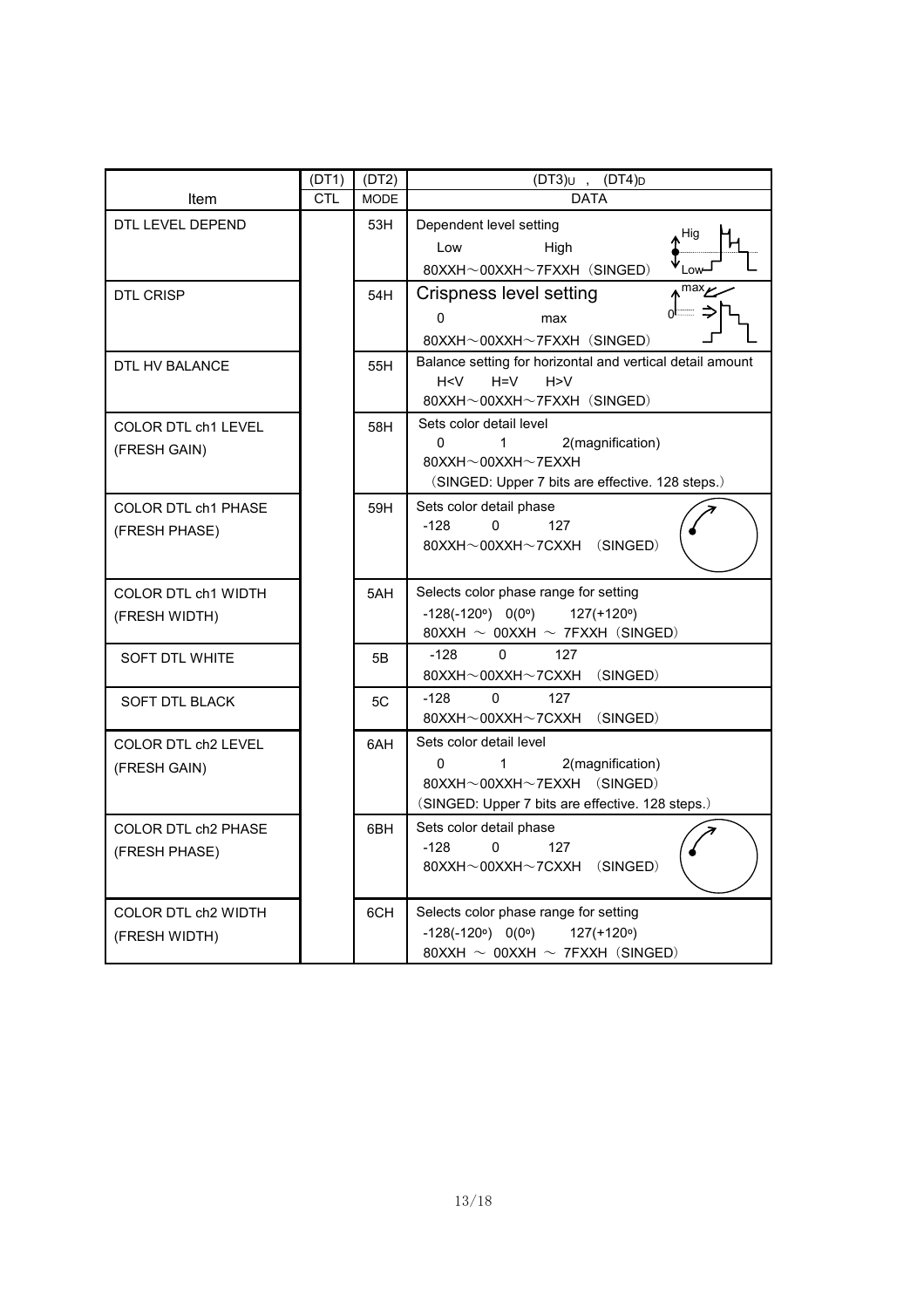|                       | (DT1)      | (DT2)            | $(DT3)U$ , $(DT4)D$                                          |
|-----------------------|------------|------------------|--------------------------------------------------------------|
| Item                  | <b>CTL</b> | <b>MODE</b>      | <b>DATA</b>                                                  |
| WHITE GATE H POSI     | 30H        | A2               | <b>LEFT</b><br><b>RIGHT</b><br>00XXH $\sim$<br>08XXH         |
|                       | 33H        |                  |                                                              |
| WHITE GATE V POSI     | 32H        | A <sub>3</sub>   | UP<br><b>DOWN</b>                                            |
|                       |            |                  | 00XXH<br>$\sim$ 04XXH                                        |
| <b>IRIS GAIN</b>      |            | A <sub>5</sub>   | min<br>max                                                   |
|                       |            |                  | $-128$ 0 127                                                 |
|                       |            |                  | 80XXH~00XXH~7FXXH (SINGED)                                   |
| <b>AES LIMIT</b>      |            | B <sub>0</sub>   | (FIELED FRQ.:59.94Hz)                                        |
|                       |            |                  | Shutter speed = $(744-(\text{data} \times 4))$ / 59.94 [sec] |
|                       |            |                  | $1/60.74s \sim 1/2247s$                                      |
|                       |            |                  | 0001H<br>00B5H                                               |
|                       |            |                  | (FIELED FRQ.:50 Hz)                                          |
|                       |            |                  | Shutter speed = $(744-(data \times 4))$ / 50 [sec]           |
|                       |            |                  | 1/50.67s $\sim$ 1/1875 s                                     |
|                       |            |                  | 0001H<br>00B5H                                               |
| <b>ATW HIGH LIMIT</b> |            | C8H              | 2,000K $\sim$ 15,000K                                        |
|                       |            |                  | $94XXH \sim 1600H$ (SINGED)                                  |
| <b>ATW LOW LIMIT</b>  |            | C <sub>9</sub> H | 2,000K $\sim$ 15,000K                                        |
|                       |            |                  | $\sim$ 9600H (SINGED)<br>14XXH                               |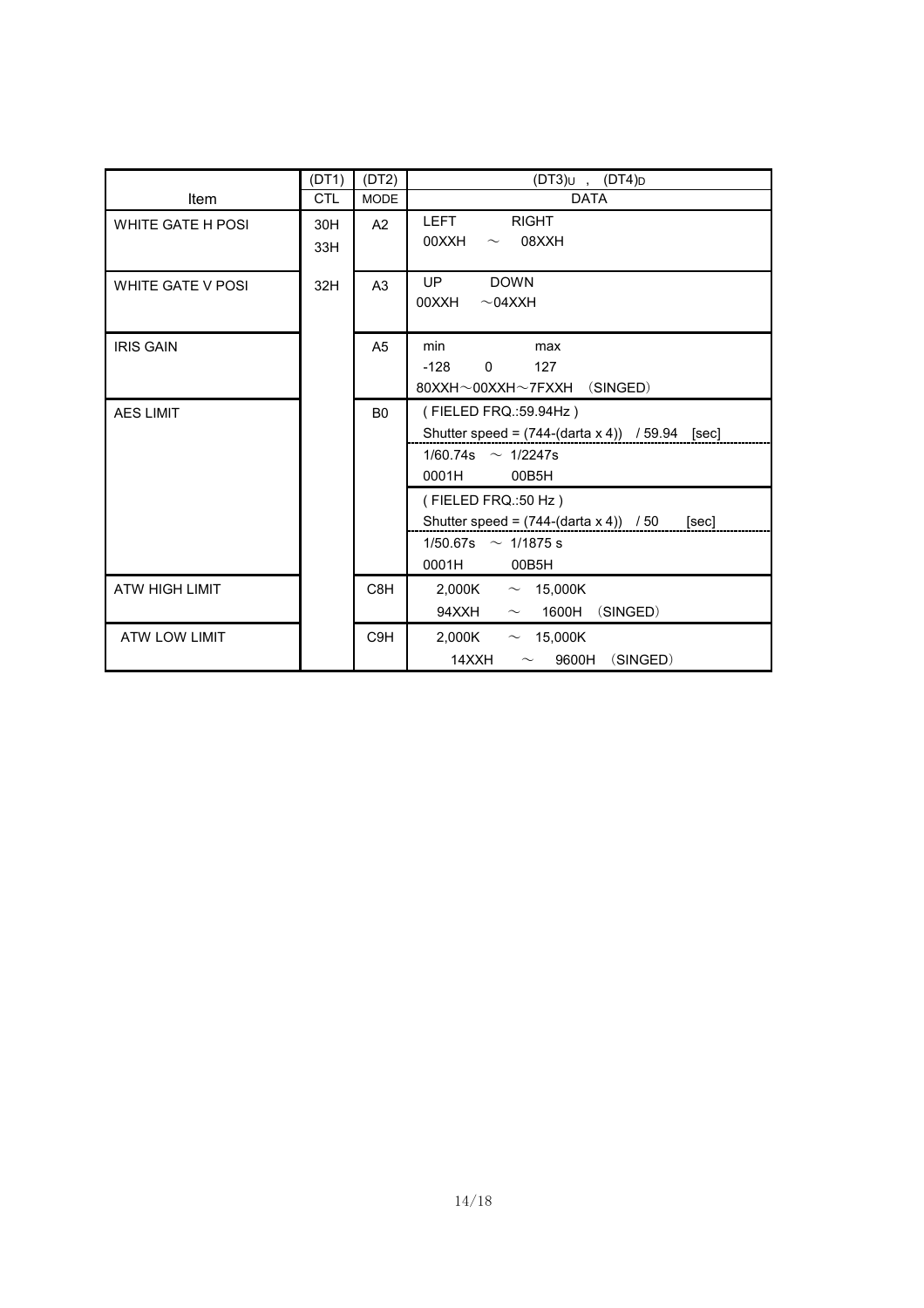# 3. Auto function control commands (Setting commands, response commands)

|                     |            | Setting commands | Response commands |             |                                                                                                                                                                                                                                              |  |  |
|---------------------|------------|------------------|-------------------|-------------|----------------------------------------------------------------------------------------------------------------------------------------------------------------------------------------------------------------------------------------------|--|--|
|                     | (DT1)      | (DT2)            | (DT1)             | (DT2)       | (DT3)                                                                                                                                                                                                                                        |  |  |
| Item                | <b>CTL</b> | <b>MODE</b>      | <b>CTL</b>        | <b>MODE</b> | <b>RESULT</b>                                                                                                                                                                                                                                |  |  |
| <b>AUTO WHITE</b>   | 40H        | 10H              | 40H               | 00H         | 00H:"OK"<br>11H:"NG","CHANGE TO CAM"<br>12H:"NG","CHANGE TO MEMORY MODE"<br>13H:"NG","LOW LIGHT"<br>14H:"NG","HIGH LIGHT"<br>15H:"NG","C.TEMP.HIGH"<br>16H:"NG","C.TEMP.LOW"<br>18H:"NG","???"<br>23H:"CAM MODE:AUTO",<br>"CHANGE TO MANUAL" |  |  |
| <b>AUTO SHADING</b> | 40H        | 30H              | 40H               | 00H         | 00H:"OK"<br>11H:"NG","CHANGE TO CAM"<br>13H:"NG","LOW LIGHT"<br>14H:"NG","HIGH LIGHT"                                                                                                                                                        |  |  |

(Note) As for the executive result, a memory is done.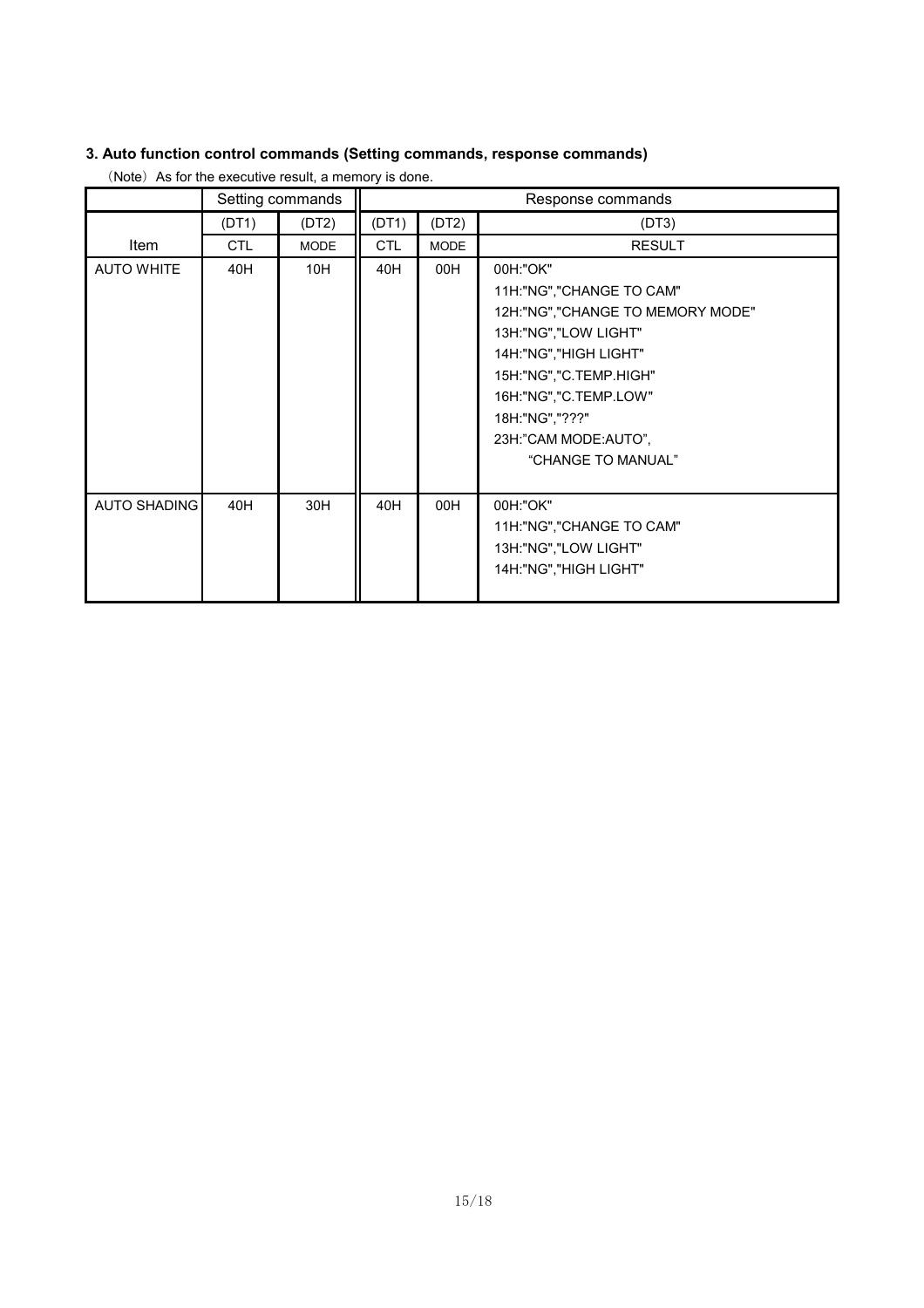## 4.SCENE file select

(NOote) Every time "SCENE FILE NO." is changed, "SCENE FILE NO." does a memory.

|               | (DT1) | (DT2)      | (DT3)      |
|---------------|-------|------------|------------|
| Item          | CTL   | <b>CTL</b> | <b>CTL</b> |
| FILE-1        | 60H   | 01H        | 01H        |
| FILE-2        |       |            | 02H        |
| FILE-3        |       |            | 03H        |
| FILE-4        |       |            | 04H        |
| <b>PRESET</b> |       |            | <b>FFH</b> |

#### 5.Memory backup

The change setting data can be backed up to the EEPROM.

(1) In a bundle memory backup

|                         | (DT1) | (DT2) |
|-------------------------|-------|-------|
| Item                    |       |       |
| <b>IMEMORY BACK UP1</b> | 61H   | 02H   |

A memory supports all the data of "ADJUST FILE", "COMMON FILE" and "SCENE FILE 1,2,3,4".

(2) One item memory backup

|                        |            | DT <sub>2</sub> | (DT3 | <b>Note</b>           |
|------------------------|------------|-----------------|------|-----------------------|
| Item                   | <b>CTL</b> | CTL             |      |                       |
| <b>MEMORY BACK UP2</b> | 65H        | 20H             | XXH  | <b>ON/OFF Command</b> |
|                        |            | 28H             | XXH  | <b>ON/OFF Command</b> |
|                        |            | 30H             | XXH  | Analog Command        |

The same value as DT1 and DT2 of when that command to, DT2, DT3 setting are set up.

(3) Only an optional scene file, memory backup.

(Note)The item of the menu screen that "FILE SEL" is indicated is the item of the scene file.

|               | (DT1)      | (DT2)      | (DT3)      |
|---------------|------------|------------|------------|
| Item          | <b>CTL</b> | <b>CTL</b> | <b>CTL</b> |
| FILE-1        | 61H        | 01H        | 01H        |
| FILE-2        |            |            | 02H        |
| FILE-3        |            |            | 03H        |
| FILE-4        |            |            | 04H        |
| <b>PRESET</b> |            |            | <b>FFH</b> |

Note

The memory backup writes data to the address of memory IC which was assigned in the unit of a command. The rewriting guarantee number to the same address of memory IC that is using with the HV-HD30 camera is becoming 100,000 times. Therefore, please pay attention in the case that a memory backup command is used.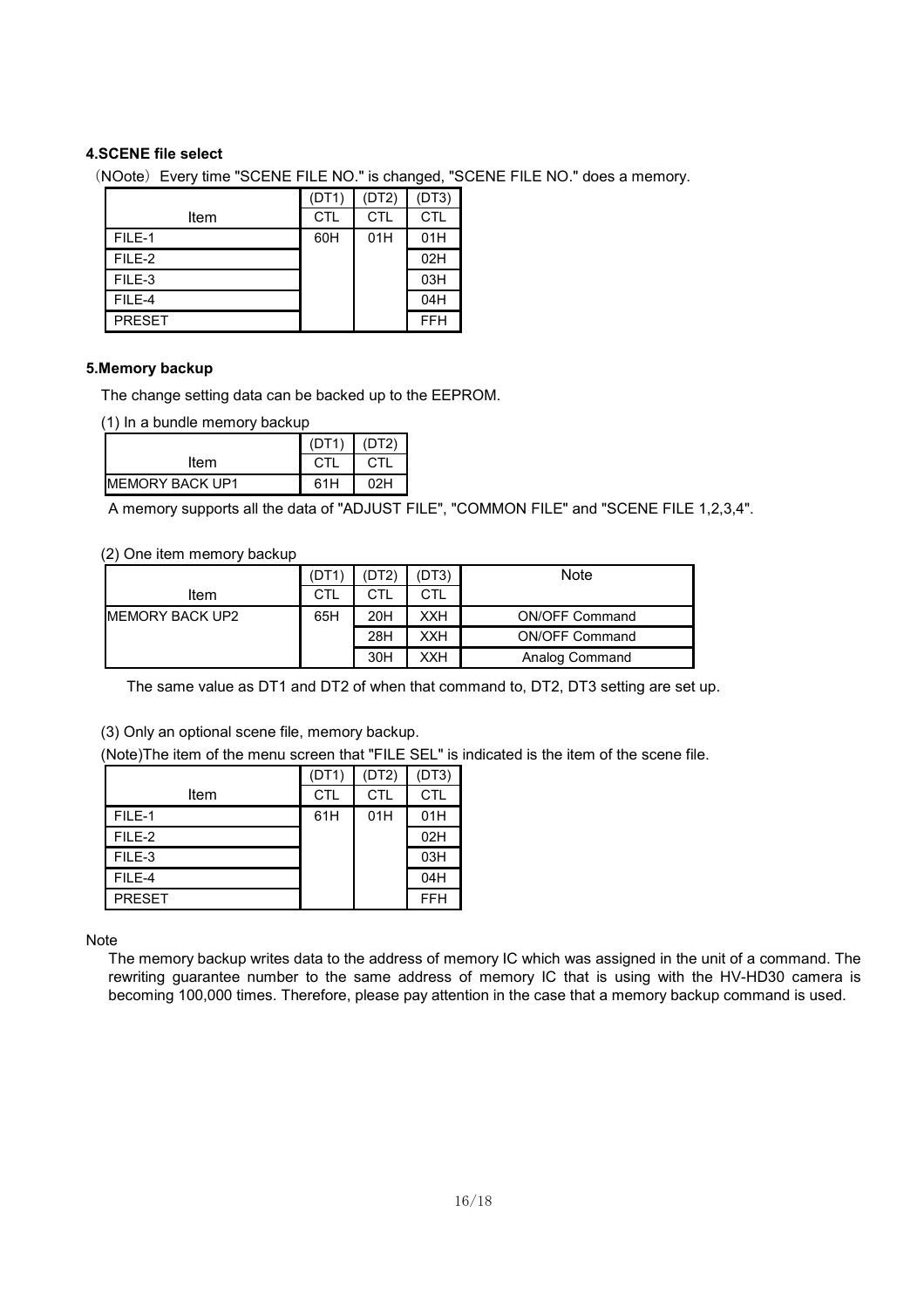# 6.States read (Response request commands, response commands)

|                       | (DT1) | (DT2) | (DT3),(DT4),(DT5)                                            |
|-----------------------|-------|-------|--------------------------------------------------------------|
| Item                  | CTL   | MODE  | <b>RESULT</b>                                                |
| <b>CAMERA TYPE</b>    | 13H   | 00H   | (DT3) A0H: HV-HD30                                           |
| <b>CAMERA VERSION</b> | 12H   | 01H   | Ver.(DT3).(DT4)ASCII code                                    |
| CAMERA ID             |       | 02H   | $(DT3)$ , $(DT4)$ , $(DT5)$ $ASCII$ code                     |
| FILE No.              |       | 04H   | (DT3) 01H:FILE-1,02H:FILE-2,03H:FILE-3,04H:FILE-4,FFH:PRESET |

# 7.TITLTE CHARACTER SET COMMANDS

|                     | (DT1) | (DT2) | (DT3), (DT4), , (DT14)                         |
|---------------------|-------|-------|------------------------------------------------|
| Item                | CTL   | MODE  | <b>RESULT</b>                                  |
| <b>ID CHARA SET</b> | 10H   | 02    | (DT3), (DT4), (DT14) ASCII code (3 characters) |
| TITLE CHARA SET     |       | 06H   | (DT3), (DT4),(DT14) ASCII code (12 characters) |

## 8. INITIALIZE COMMANDS

| ltem                                 | CTL. | CTI | CTI |
|--------------------------------------|------|-----|-----|
| <b>FACTORY INITIALIZE</b>            | 90H  | 00H | FFH |
| ALL INITIALIZE( without SYSTEM data) |      |     | 00H |

## 9. ID code chart

| CHR.           | <b>ASCII code</b> | CHR. | ASCII code | CHR. | ASCII code |
|----------------|-------------------|------|------------|------|------------|
| <b>SPACE</b>   | 20H               | A    | 41H        | N    | 4EH        |
| 0              | 30H               | B    | 42H        | O    | 4FH        |
| 1              | 31H               | С    | 43H        | P    | 50H        |
| $\overline{2}$ | 32H               | D    | 44H        | Q    | 51H        |
| 3              | 33H               | E    | 45H        | R    | 52H        |
| 4              | 34H               | F    | 46H        | S    | 53H        |
| 5              | 35H               | G    | 47H        | Τ    | 54H        |
| 6              | 36H               | н    | 48H        | U    | 55H        |
| $\overline{7}$ | 37H               |      | 49H        | V    | 56H        |
| 8              | 38H               | J    | 4AH        | W    | 57H        |
| 9              | 39H               | K    | 4BH        | X    | 58H        |
|                |                   |      | 4CH        | Y    | 59H        |
|                |                   | M    | 4DH        | Z    | 5AH        |